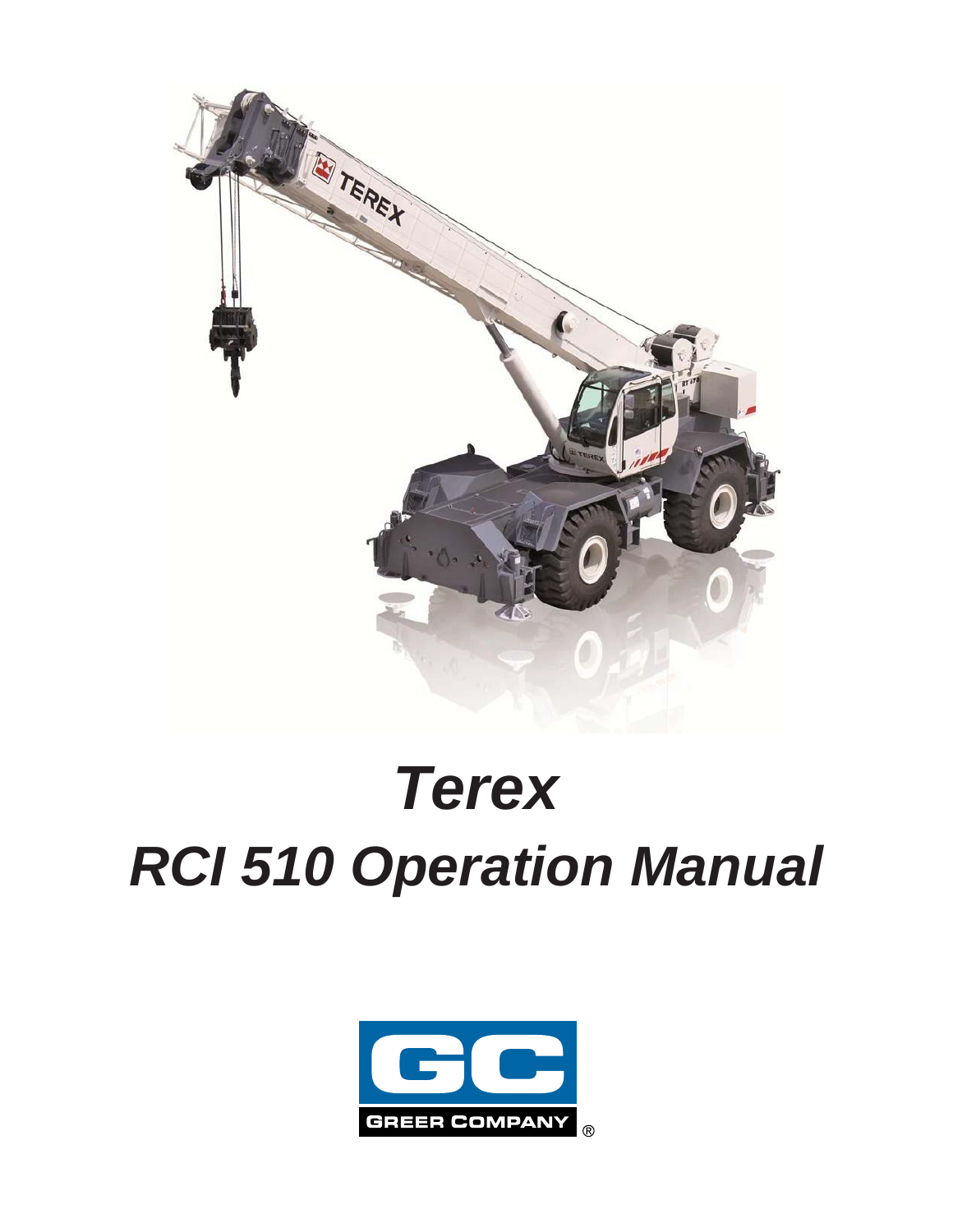# **TABLE OF CONTENTS**

| 3  |
|----|
|    |
| 6  |
| 7  |
| 8  |
| 9  |
| 10 |
| 11 |
| 11 |
| 12 |
| 12 |
| 13 |
| 14 |
| 15 |
| 16 |
| 17 |
| 18 |
| 19 |
| 20 |
| 21 |
| 22 |
| 23 |
| 23 |
| 24 |
| 24 |
|    |
| 25 |
| 26 |
| 27 |
| 28 |
|    |
| 30 |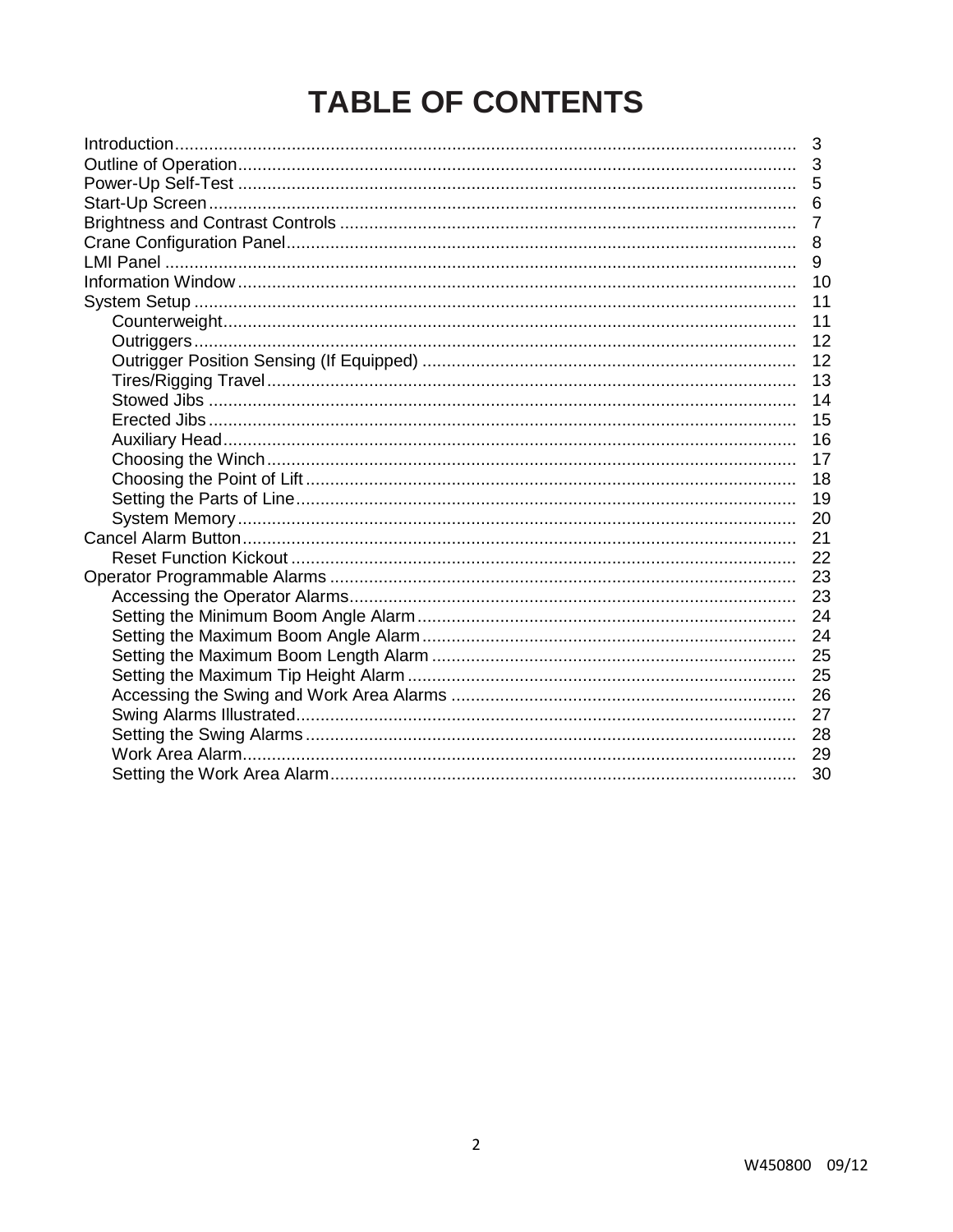# **Introduction**

The RCI 510 System is designed for use as an aid to crane operation.

#### *NOTE: Do not use this system in place of a properly trained operator who is knowledgeable in safety guidelines, crane capacity information, and the crane manufacturer's specifications.*

This manual describes the operation of the RCI 510 System. Please read, understand, and follow the contents and instructions contained within this manual.

# **Outline of Operation**

### **System Components**

- Display Unit
- Computer Unit, with Pressure Transducers
- Reeling Drum, with Length and Angle Sensors
- Anti-Two-Block Switches
- Cables
- Operation/Troubleshooting Manuals

#### **Display Unit**

The operator is provided with display of:

- Rated Capacity
- Actual Load
- Bar Graph display of actual as a percent of rated capacity
- Radius of the Load
- Boom Angle
- Main Boom Length
- Current Crane Configuration

#### **Reeling Drum Assembly**

The reeling drum assembly consists of the reeling drum and reeling drum cable, the boom angle sensor, and the extension sensor.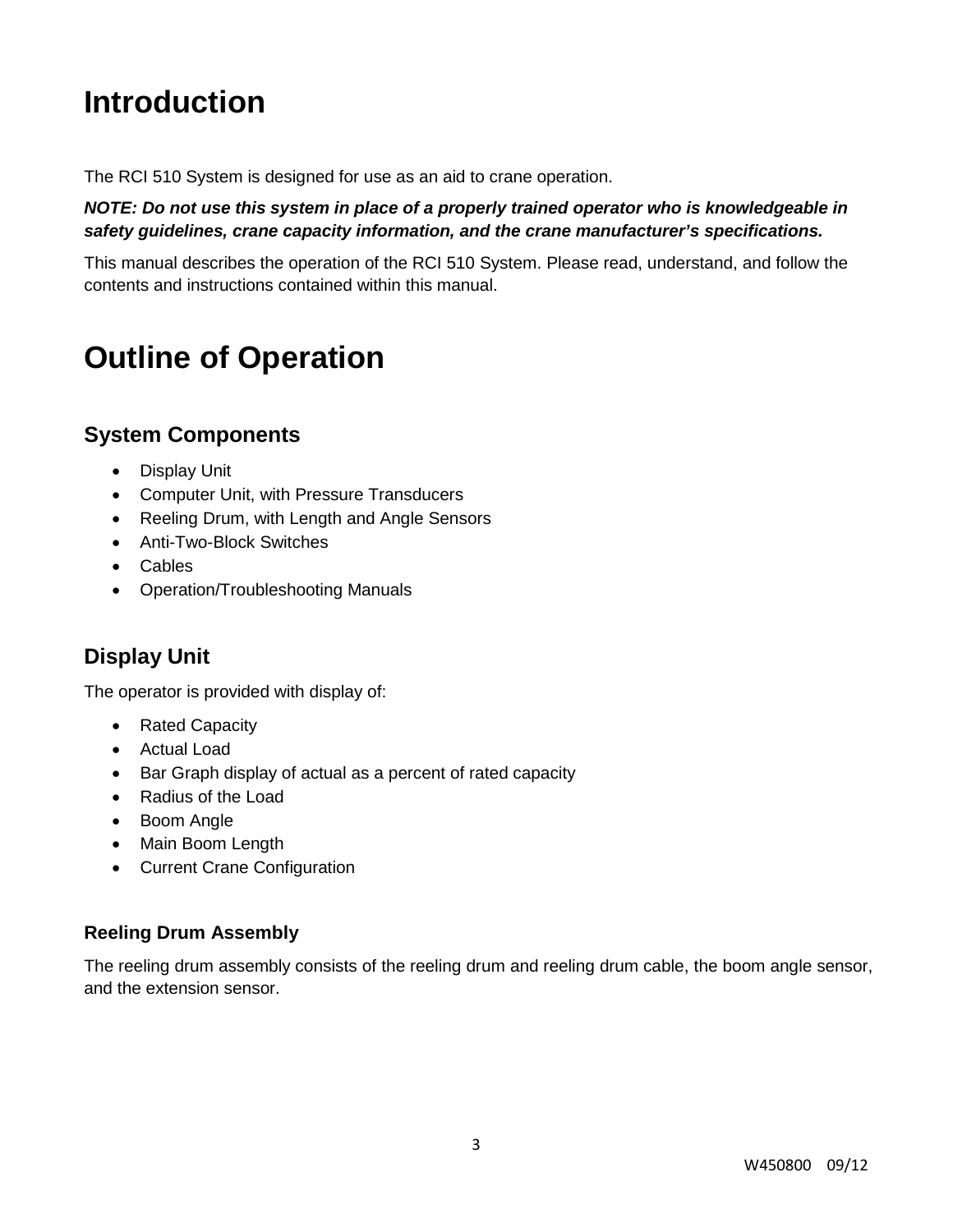#### **Pressure Sensors**

There are two pressure sensors which measure pressure in the boom hoist cylinder. One sensor measures the rod-side pressure and one sensor measures the piston-side pressure. The pressure sensors are located in the computer unit.

#### **Anti-Two-Block (ATB)**

A switch monitors the approach of the hook block or overhaul ball to the boom head. The switch is held in the normal position until the hook block or overhaul ball raises a weight that is mounted around the hoist rope. When the weight is raised it opens the switch. The resultant signal is sent to the computer via the reeling drum causing an ATB alarm and function kick-out to occur.

#### **Function Kick-Out**

Electrically-operated hydraulic solenoids disable the functions for boom hoist lower, telescope out, and winch up when an overload or ATB alarm condition occurs.

#### **Operator Programmable Alarms**

These alarms, when properly set by the operator, define the operating range. These alarms are programmable for each job site and allow the operator to work in a defined area. The Operator Programmable Alarms do not have a function kickout, only audible and visual alarms.

- Minimum Boom Angle Alarm
- Maximum Boom Angle Alarm
- Maximum Boom Length Alarm
- Maximum Tip Height Alarm
- Left and Right Swing Alarm
- Area Alarm

#### **Outrigger Position Sensing**

This alarm alerts the operator, audibly and visually, when the selected outrigger position does not match the detected outrigger position.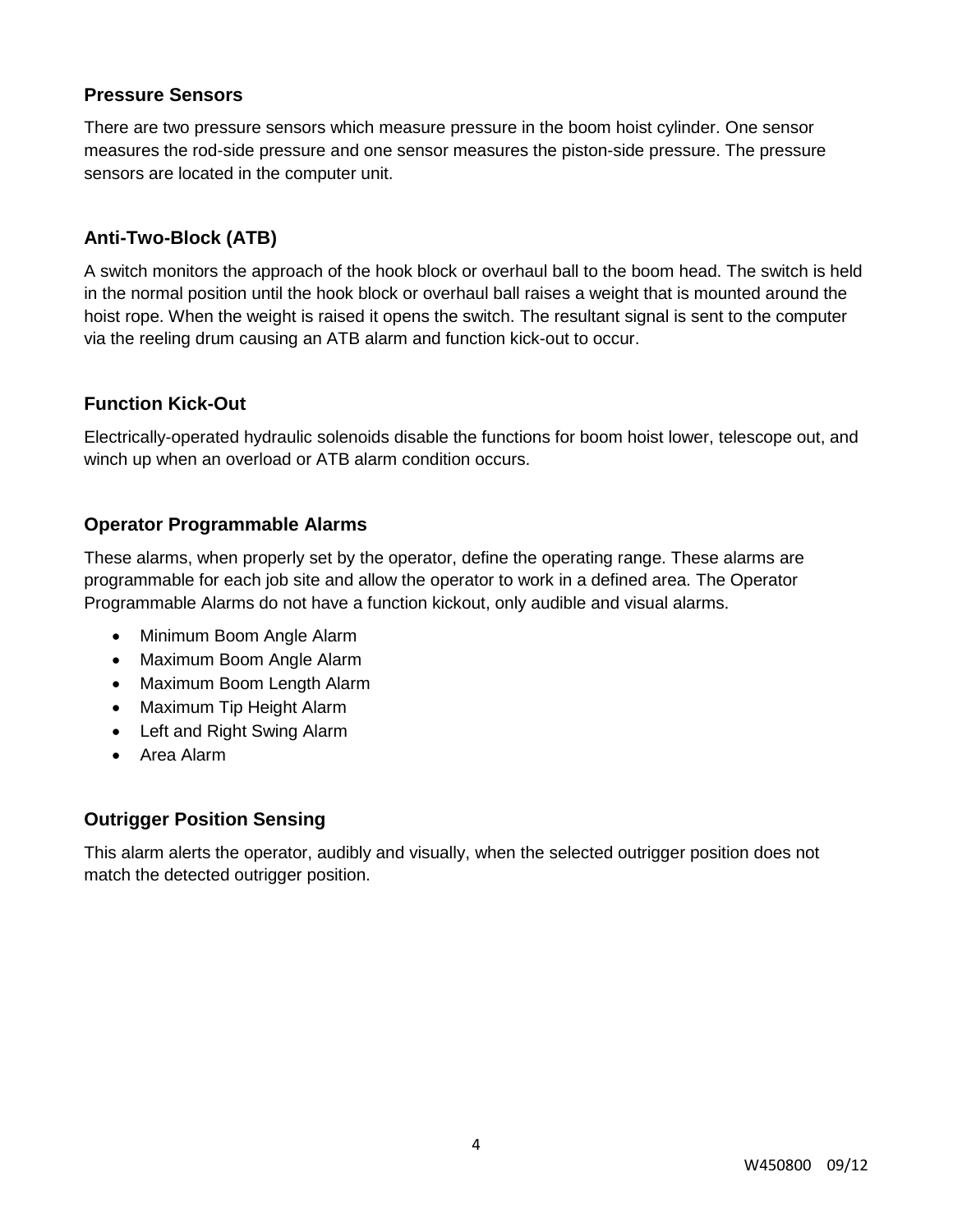# **Power Up Self-Test**



Immediately following electrical power up the system performs a self-test. During this time the numerical display segments and bar graph segments are illuminated, the audible alarm will sound and alarm indicator lights are illuminated. The information display shows the machine model and load chart number.

A self-test can also be performed by pressing and holding the **TEST** button until any fault codes display at the bottom of the screen.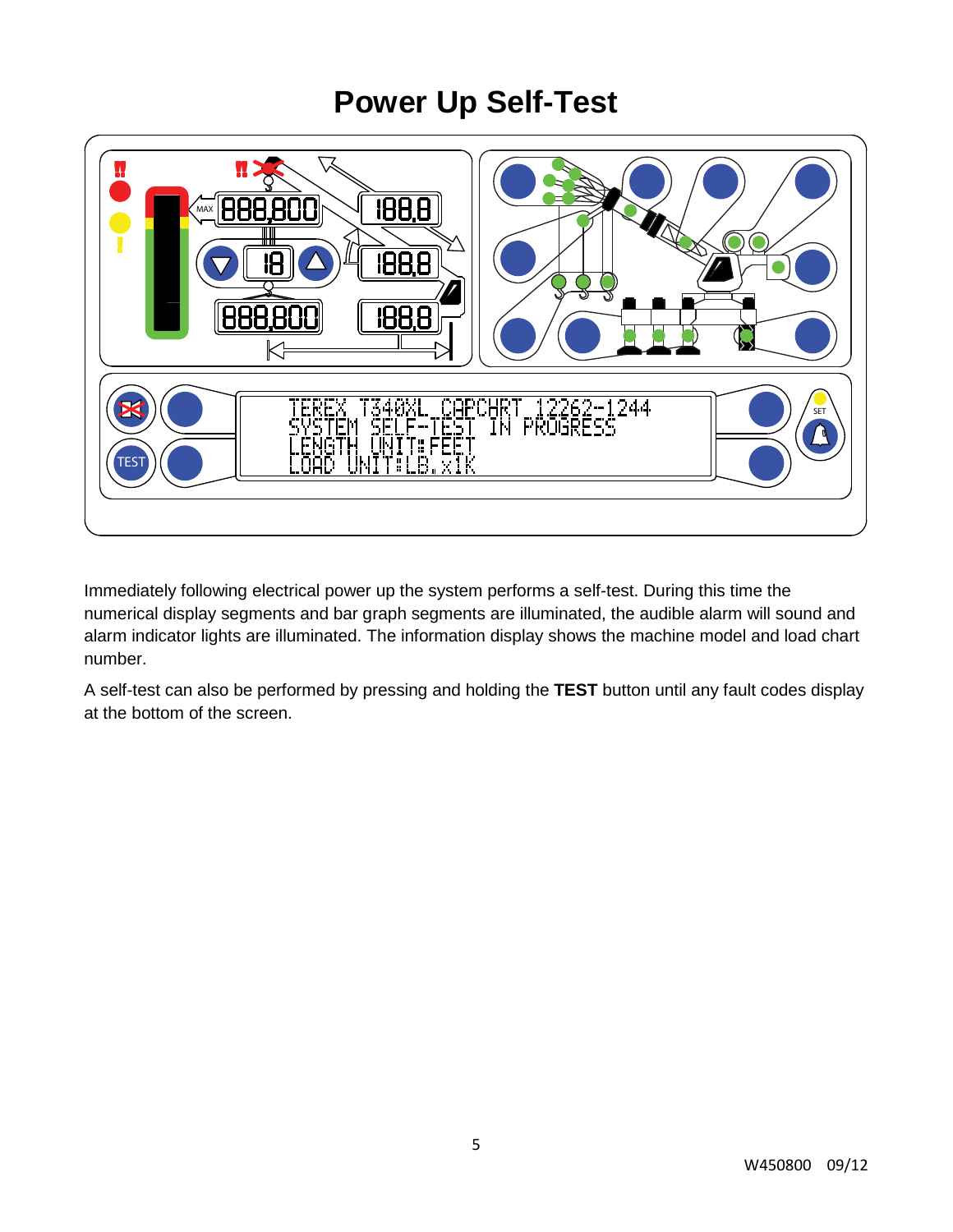# **Start-Up Screen**



Following the Power-Up Self-Test, the information window will display as shown. During this time, crane motions are disabled by the system function kickout.

Press the "PRESS TO CONTINUE" button to acknowledge the information display message and allow the system to begin normal operation.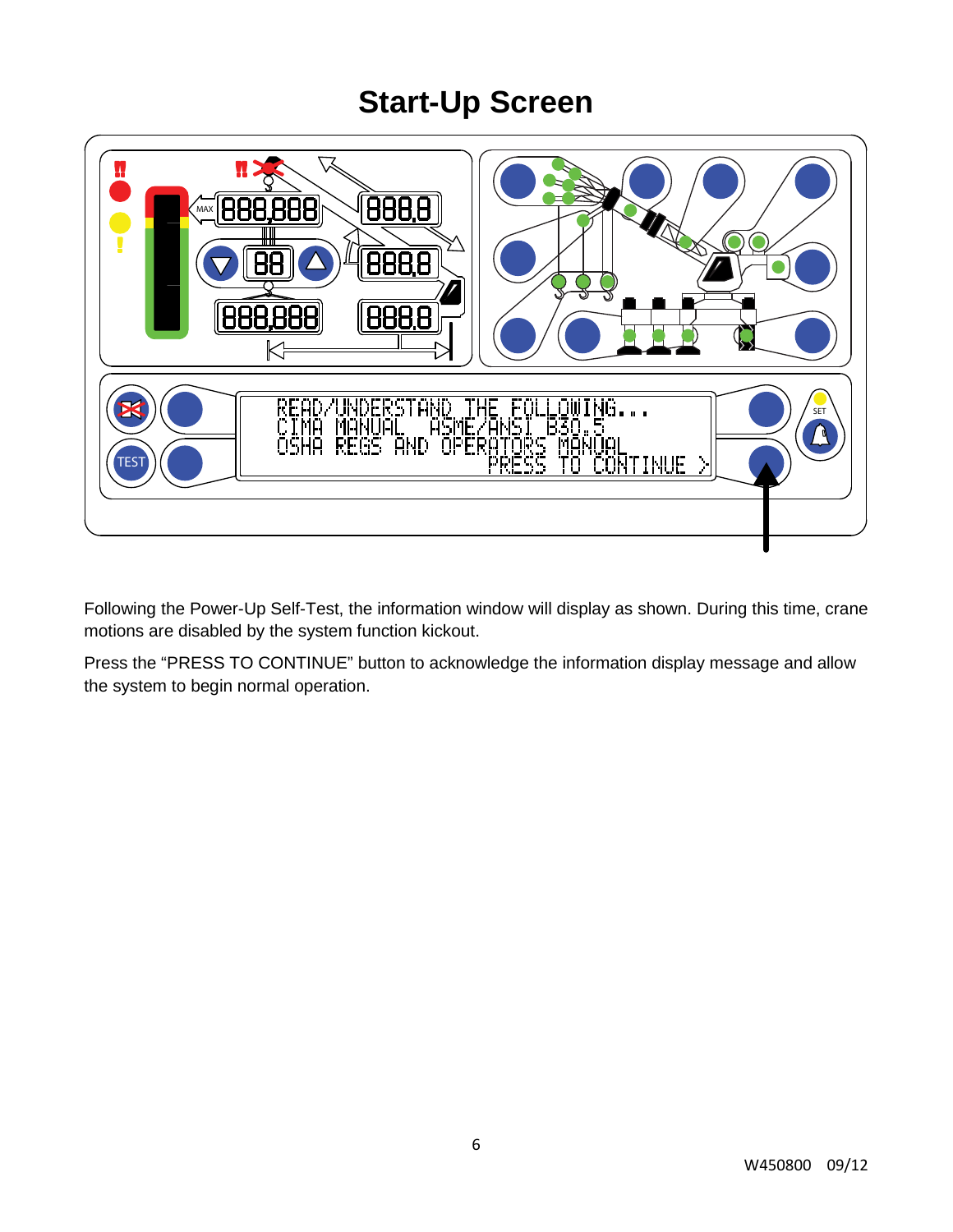# **Brightness and Contrast Controls**



Following the self-test and the start-up screen, the information window will display a reminder of the brightness and contrast control functions.

The four buttons on either side of the information display correspond to the function displayed in the information window. These controls will allow the brightness to be increased or decreased, and the contrast to be increased or decreased.

While adjusting the contrast or brightness, the information window will automatically display the reminder as shown.

*NOTE: The user can access the Brightness and Contrast controls from the main working screen by pressing one of the four buttons.*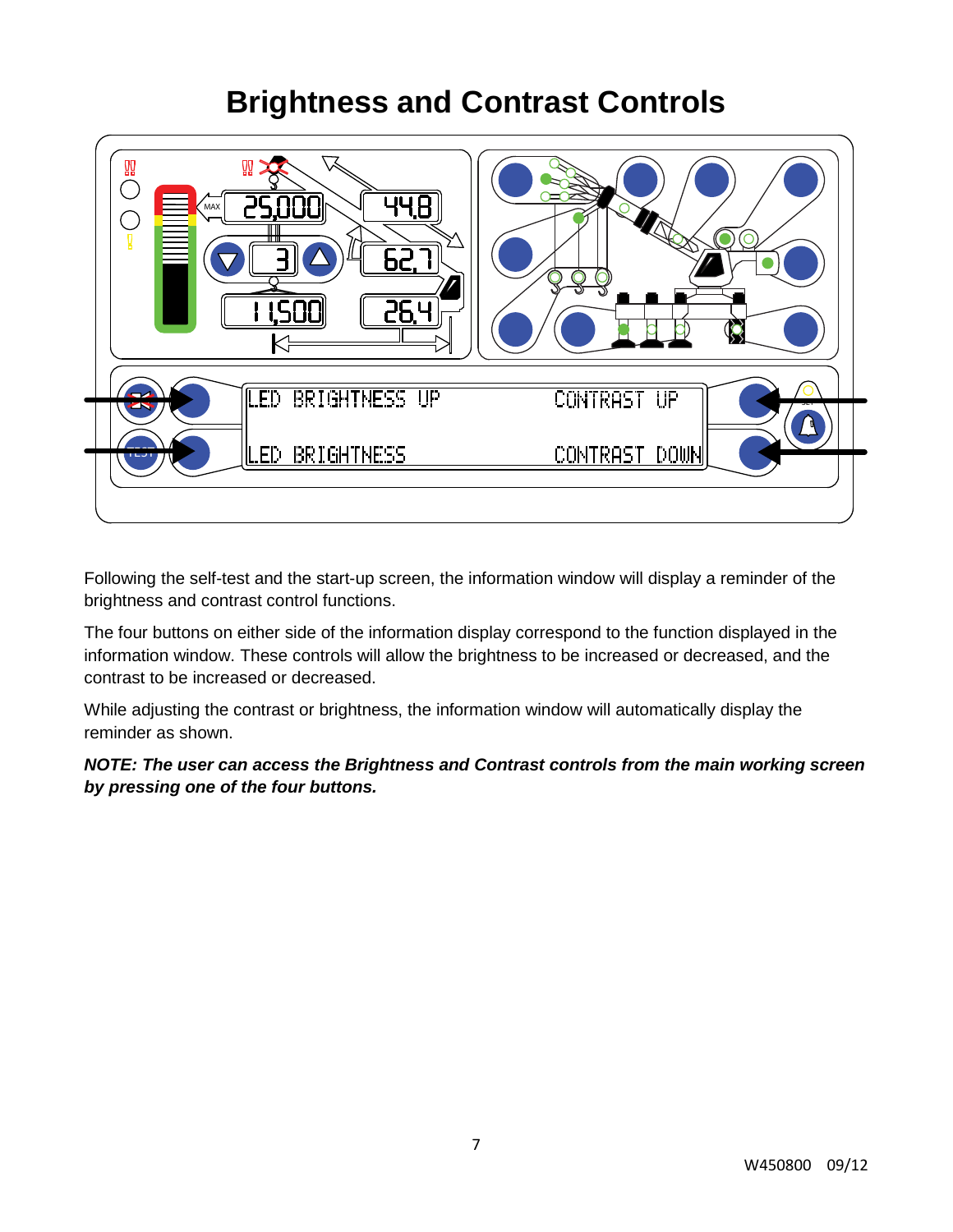

The Crane Configuration Panel is a pictorial representation of the current crane setup using light emitting diodes (LEDs). Each numbered area contains one or more LEDs and a button to change the setup selection. In areas with multiple options, LEDs illuminate one at a time to indicate the selection.

- 1. **JIB** The six LEDs indicate the length and offset of the jib in use.
- 2. **BOOM MODE** This LED is active on machines with pinned extensions or active boom tip options.
- 3. **STOWED JIB** This LED will illuminate when the jib is stowed on the boom.
- 4. **WINCH** The two LEDs indicate the selection of the FRONT or REAR winch.
- 5. **COUNTERWEIGHT** This option is only active on machines equipped with counterweight options.
- 6. **TIRE** When operation on tires is selected, the OUTRIGGER LED will turn off and the tire LED will illuminate.
- 7. **OUTRIGGER** The three LEDs indicate the selection of FULL, INTERMEDIATE, or RETRACTED outriggers.
- 8. **POINT OF LIFT** The LED will illuminate the current point of lift.
- 9. **AUX HEAD** This LED will illuminate when the AUX HEAD is fitted.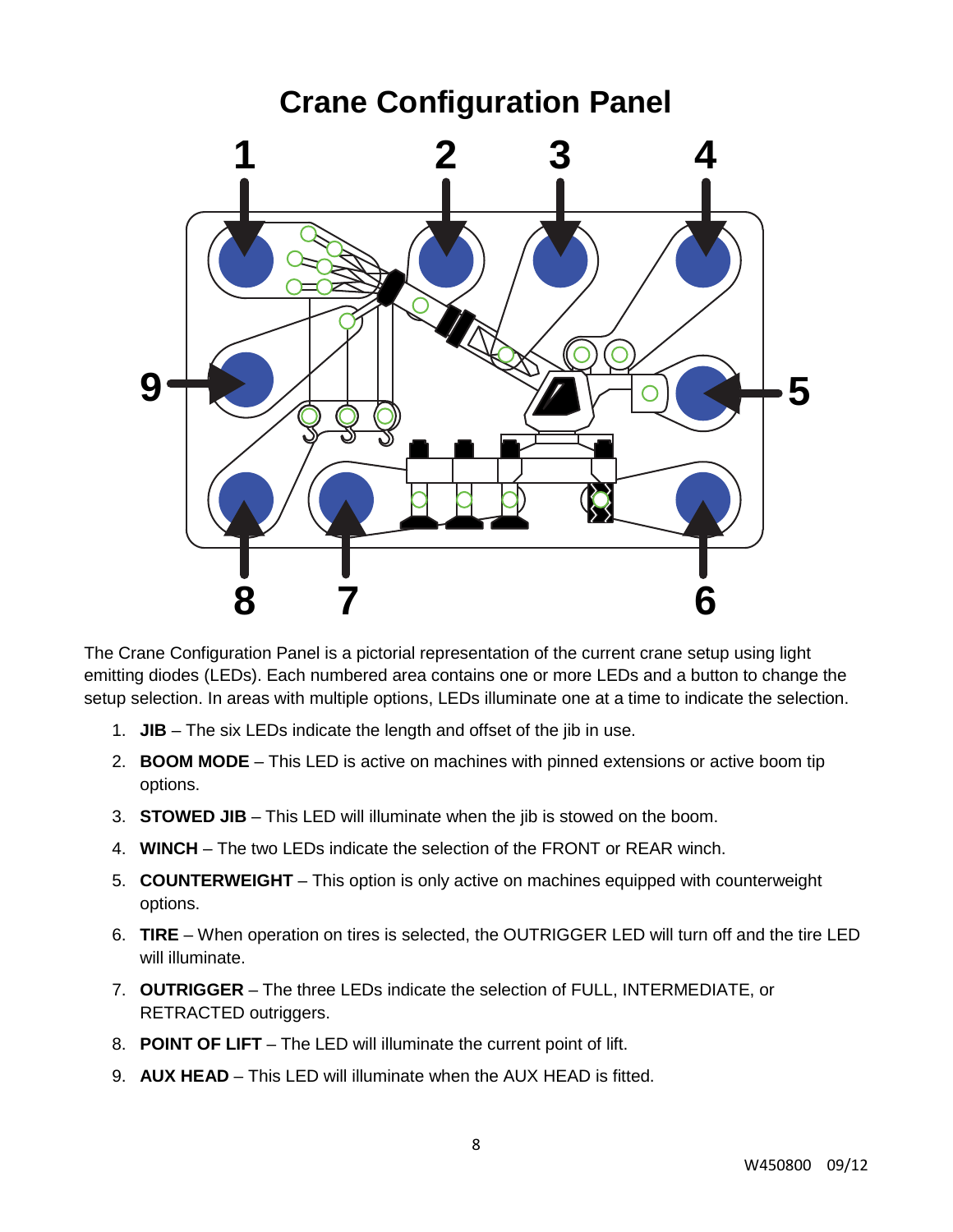# **LMI Panel 1 2 3 4** ÖŎ **10**MAX **9 5 6 8 7**

- 1. **BAR GRAPH –** This displays the **ACTUAL LOAD** relative to **RATED CAPACITY**.
- 2. **RATED CAPACITY –** This displays the maximum capacity of the crane in the current configuration.
- 3. **ANTI-TWO-BLOCK –** This LED illuminates when the **ATB** switch detects approach to a twoblock condition.
- 4. **BOOM EXTENSION** This display indicates the current extension of the boom.
- 5. **BOOM ANGLE –** This display indicates the angle of the main boom relative to horizontal.
- 6. **BOOM RADIUS –** This display indicates the radius of the load.
- 7. **PARTS OF LINE –** This display indicates the current selection of parts of line.
- 8. **ACTUAL LOAD –** This display indicates the total load including slings, hooks, etc. suspended below the lifting point.
- 9. **PRE-ALARM INDICATOR –** This yellow LED illuminates at 90% of **RATED CAPACITY** to provide a visual indication of approaching overload.
- 10. **OVERLOAD INDICATOR** This red LED illuminates at 100% of **RATED CAPACITY** to provide a visual indication of maximum load.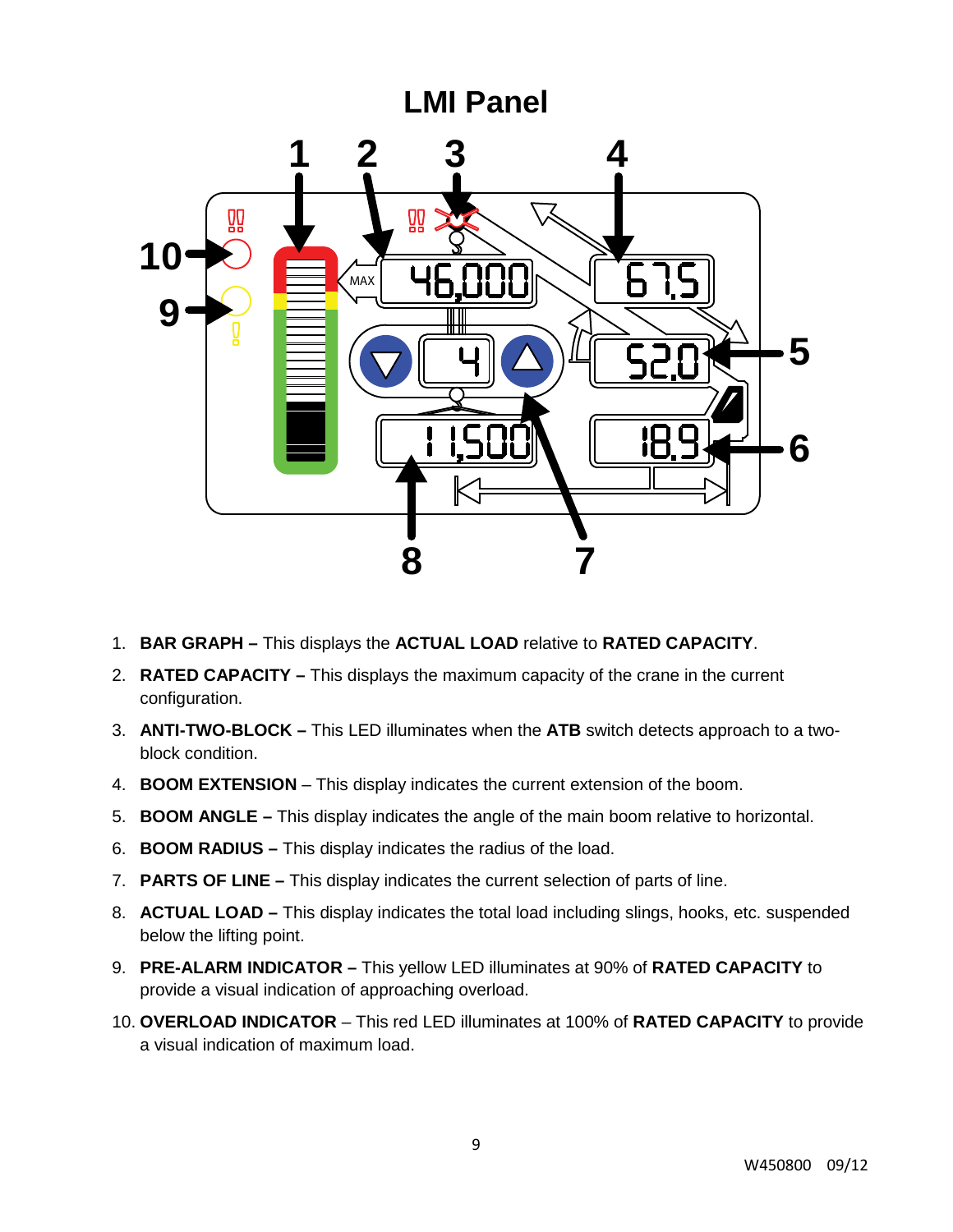## **Information Window**



- 1. **CANCEL ALARM BUTTON –** This button will silence an audible alarm or reset a Function Kickout. Refer to pages 21-22 for more information.
- 2. **UPPER LEFT BUTTON –** This button will choose the corresponding selection in the Information Window.
- 3. **UPPER RIGHT BUTTON –** This button will choose the corresponding selection in the Information Window.
- 4. **OPERATOR ALARM BUTTON –** This button allows the user to access the operator alarms. A yellow LED illuminates when an operator alarm is set. Refer to pages 23-30 for more information.
- 5. **LOWER RIGHT BUTTON –** This button will choose the corresponding selection in the Information Window.
- 6. **INFORMATION WINDOW –** This LCD display provides information on Current Crane Configuration, Menu Screens, and Fault Codes.
- 7. **LOWER LEFT BUTTON –** This button will choose the corresponding selection in the Information Window.
- 8. **TEST BUTTON –** Press and hold this button to perform a Self-Test on the system. Continue to hold the button to display the any fault codes that may be present.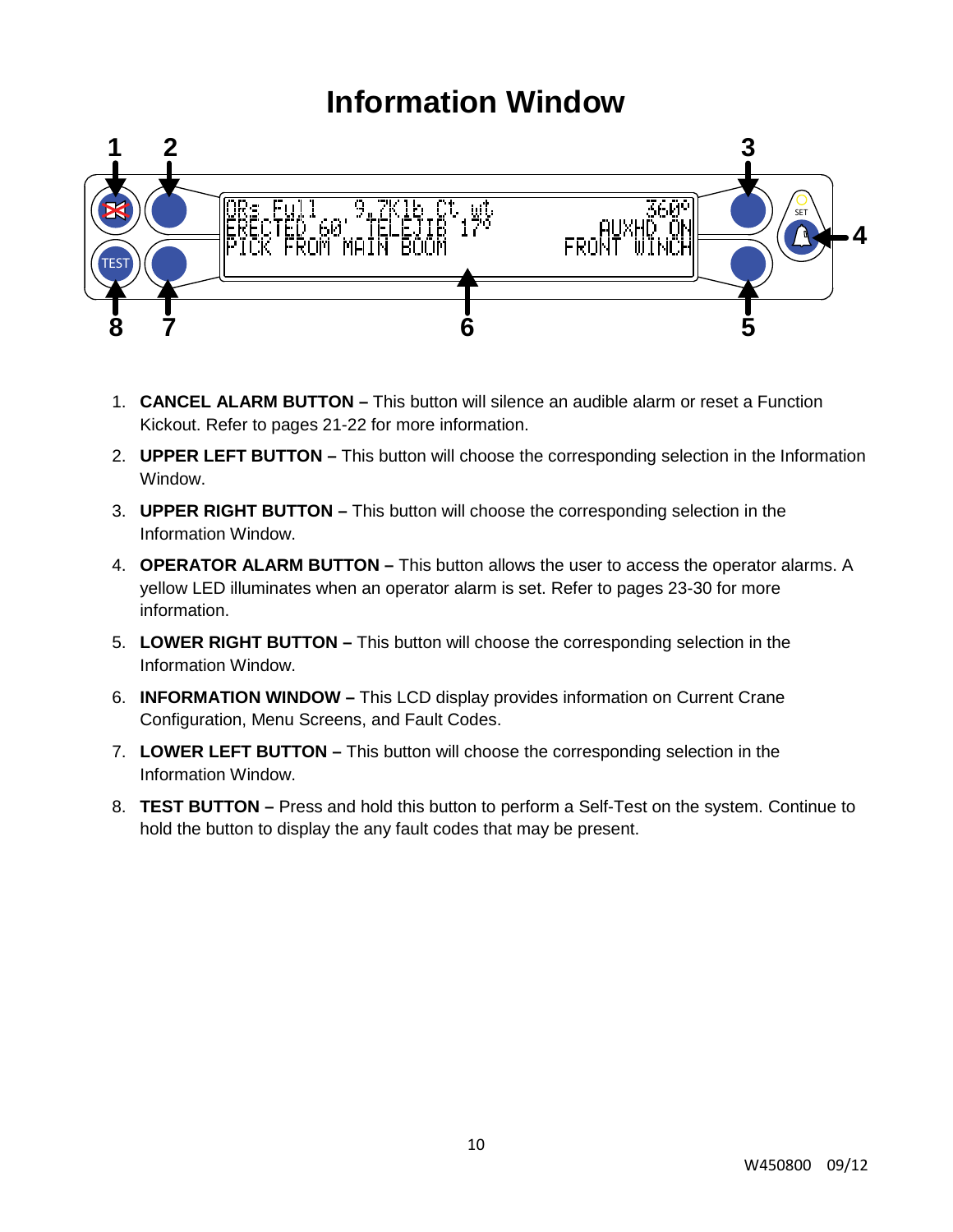

### **Counterweight**

*NOTE: If the counterweight button is selected on a crane that does not have counterweight options, the message "NO OTHER COUNTERWEIGHT OPTIONS" will display in the information window. Please refer to the crane rating manuals for details of options on the machine.*

For cranes with counterweight options, the operator must select the current counterweight configuration into the system. If there are no counterweight options, continue to selection of outriggers.

- 1. Press the "Counterweight" button on the Crane Configuration Panel. The available options will be displayed in the information window.
- 2. The system is capable of displaying four options at a time. If the option desired is visible, press the corresponding button.
- 3. If more than four options are available, a second selection screen may be viewed by pressing the "MORE" button.
- 4. If only a single option is available, the system automatically selects it.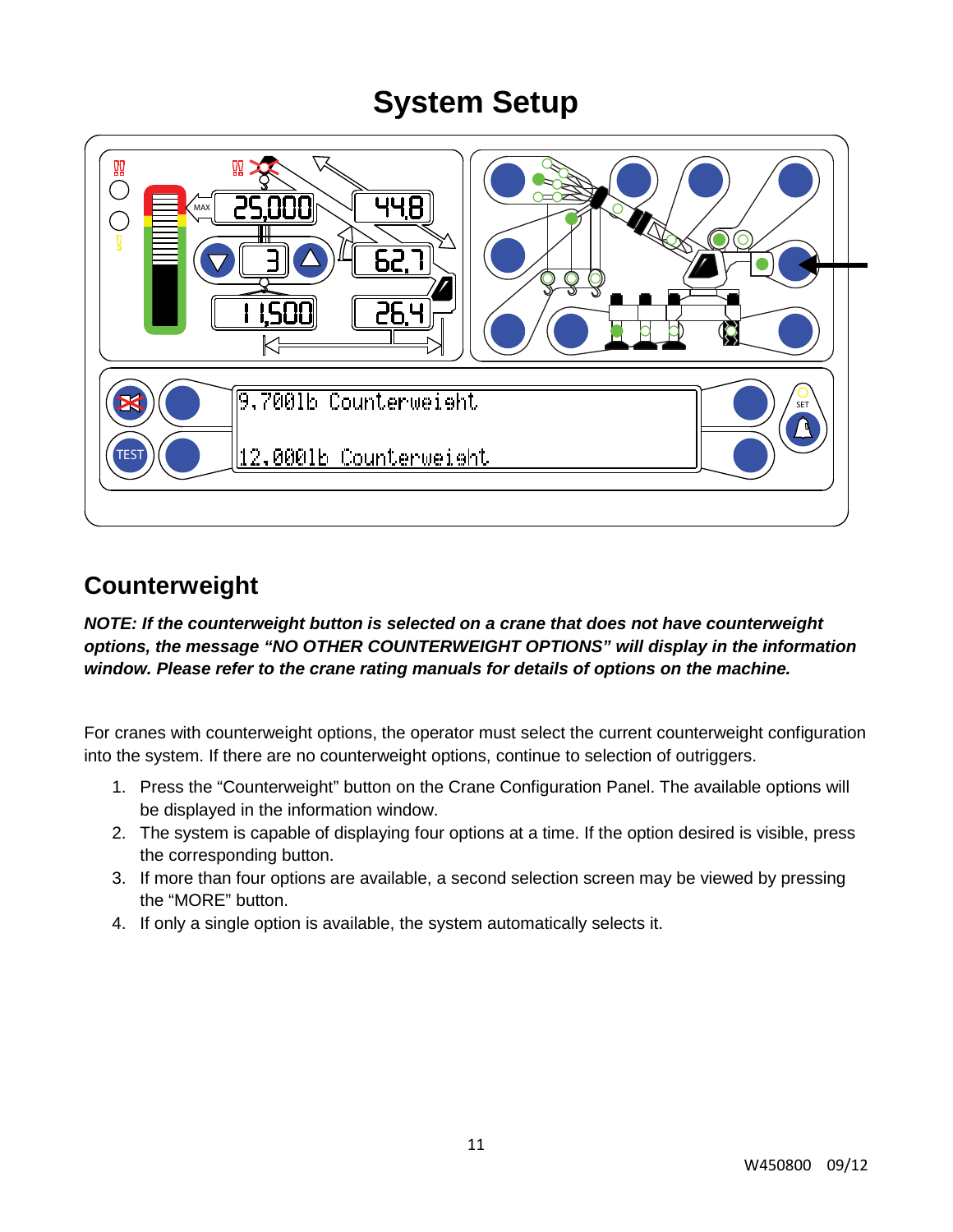

### **Outriggers**

The operator must choose which outrigger position to use.

- 1. Press the outrigger button.
- 2. The current selection will appear in the information window and the corresponding outrigger LED will begin to flash.
- 3. If this is the correct selection, no further action is necessary. The system will revert to the working screen using the current selection after 5 seconds and the LED will stop flashing and remain ON.
- 4. If this is not the correct selection, press the outrigger button again to cycle through the available options.

#### **Outrigger Position Sensing (If Equipped)**

The operator will be warned if the selected outrigger position does not match the detected outrigger position.

**Correct Selection:** The LED indicator will be solid when the selected and detected outrigger positions match.

**Incorrect Selection:** The LED indicator will flash when the detected and selected outrigger positions do not match. On the main screen, an audible alarm will sound if the selected position is greater than the detected position. For example, the operator has selected fully extended outriggers, but the outriggers are in the intermediate or fully retracted position.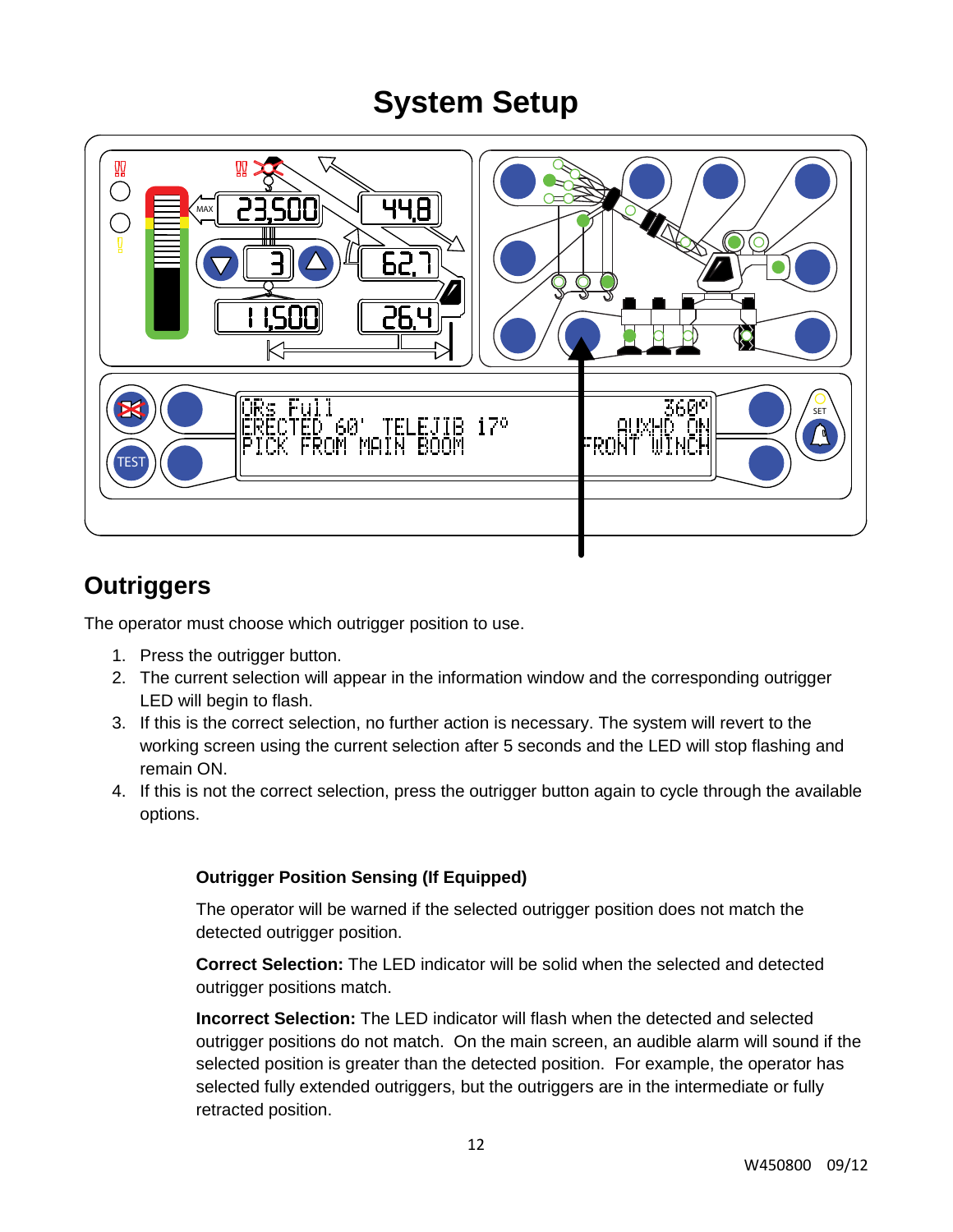

### **Tires/Rigging Travel**

#### *NOTE: If the tire button is selected on a crane that does not have tire options, the message "NO OTHER TIRE OPTIONS" will appear in the information screen. Refer to the crane rating manual for details of options on the machine.*

For machines with more than one tire option, such as static or creep, the operator must select the tire configuration that corresponds to the tire chart used.

- 1. Press the tire button.
- 2. The current selection will display in the information window and the Tire LED will flash. If this is the desired selection, no further action is necessary. The system will revert to the working screen after 5 seconds and the Tire LED will be ON.
- 3. If this is not the desired selection, press the Tire button again to display another tire option.

Select Rigging/Travel Mode when the machine is in the rigging process or is a Rough Terrain Crane travelling between jobs.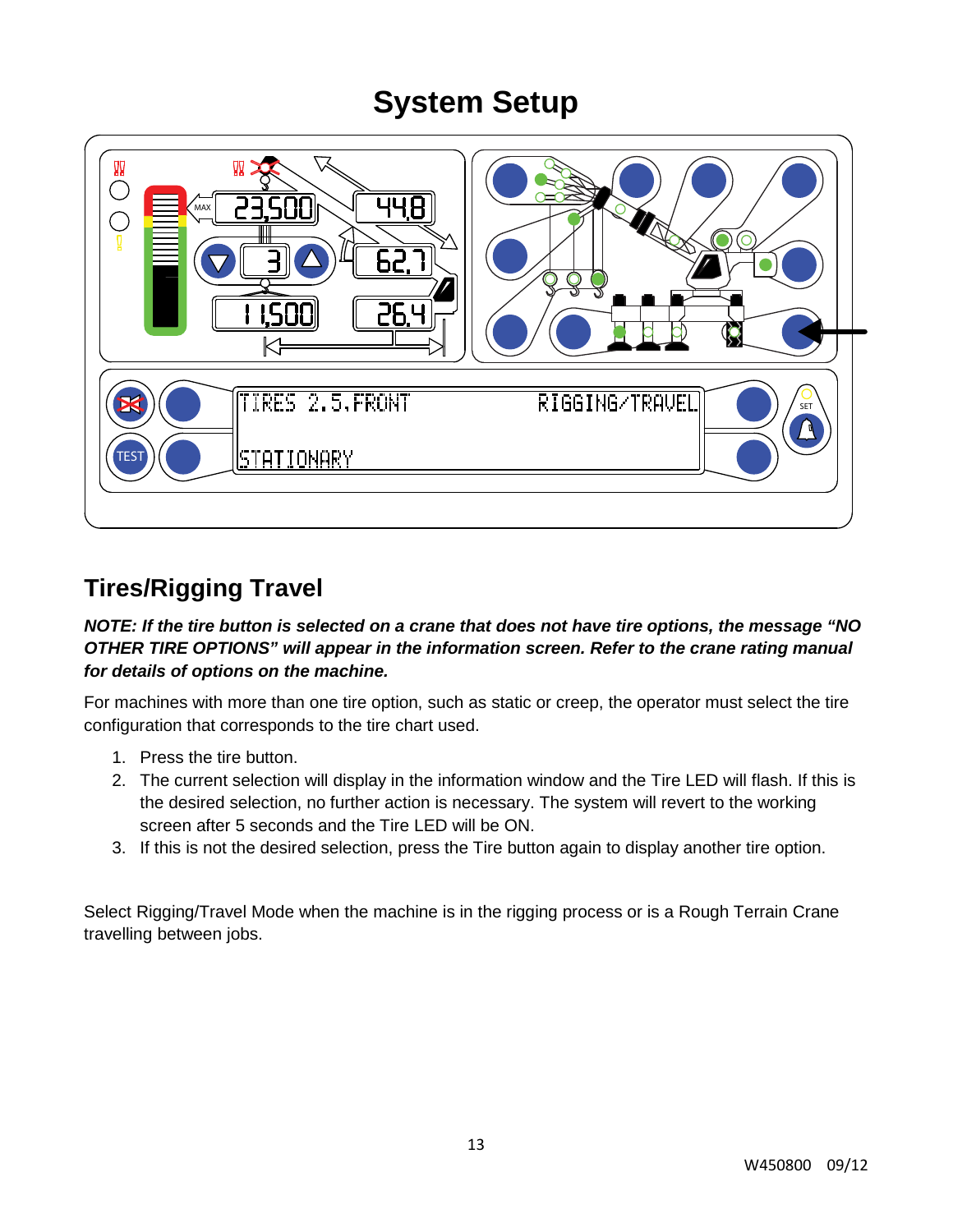

### **Stowed Jibs**

#### *NOTE: When the stowed jib button is selected on a crane without jib options, the message "NO OTHER STOWED OPTIONS" will appear in the information window. Refer to the crane rating manual for details of options on the machine.*

On machines with more than on jib option, the operator must select the jib to be stowed.

- 1. Press the Stowed Jib button. The current selection will display in the information window.
- 2. The system is capable of displaying four options at a time. If the option desired is visible, press the corresponding button. The system will revert to the working screen using the current selection after 5 seconds.
- 3. If more than four options are available, a second selection screen may be viewed by pressing the "MORE" button.
- 4. If only a single option is available, the system automatically selects it.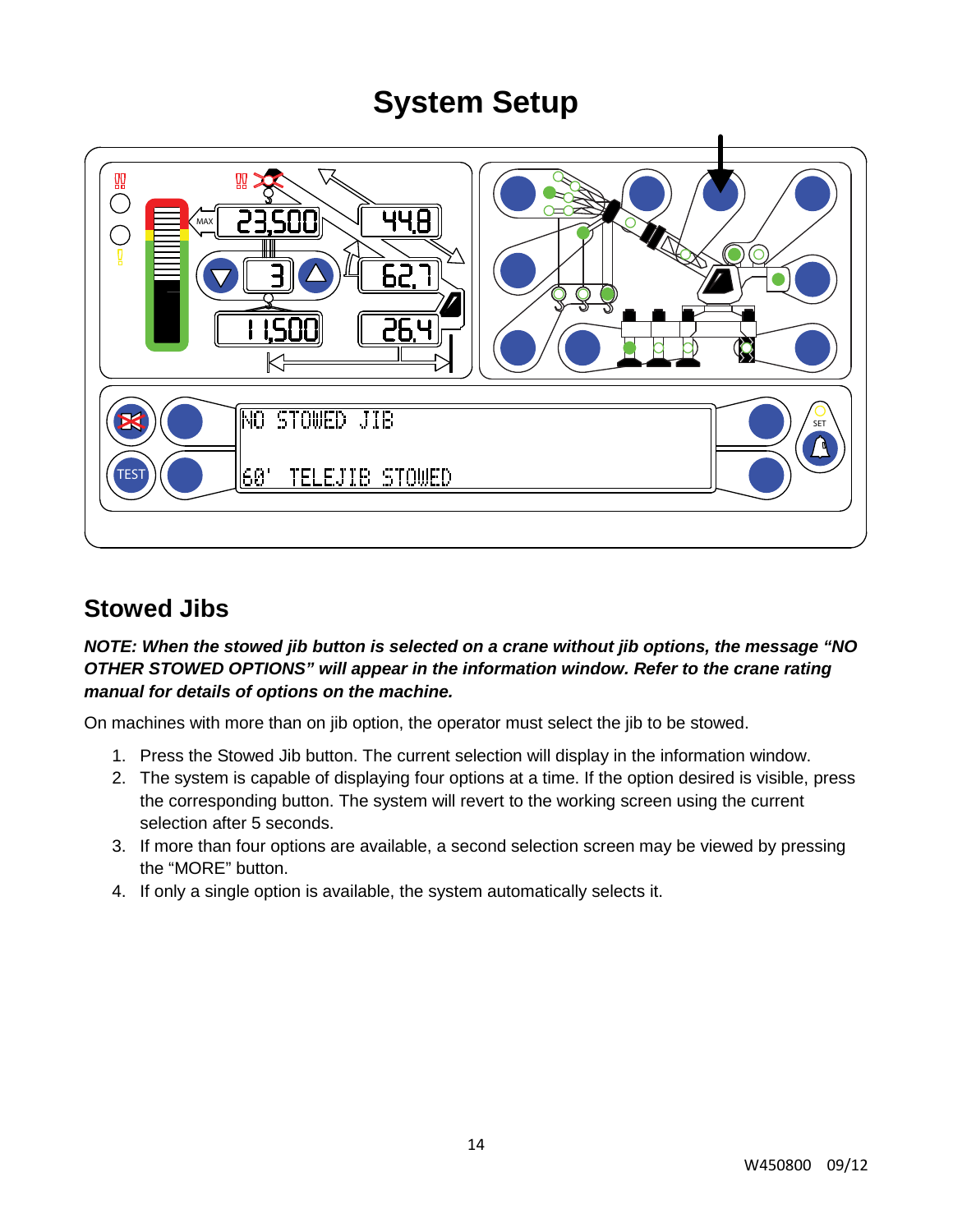

### **Erected Jibs**

#### *NOTE: If the erected jib button is selected on a crane without jib options, the message "NO JIB OPTIONS" will appear in the information window. Refer to the crane rating manual for details of options on the machine.*

A jib must be stowed before it can be erected.

- 1. Press the Erected Jib button.
- 2. The available erected jib options will be displayed in the information window.
- 3. The system is capable of displaying four options at a time. If the option desired is visible, press the corresponding button. The system will revert to the working screen using the current selection after 5 seconds.
- 4. If more than four options are available, a second selection screen may be viewed by pressing the "MORE" button.
- 5. If only a single option is available, the system automatically selects it.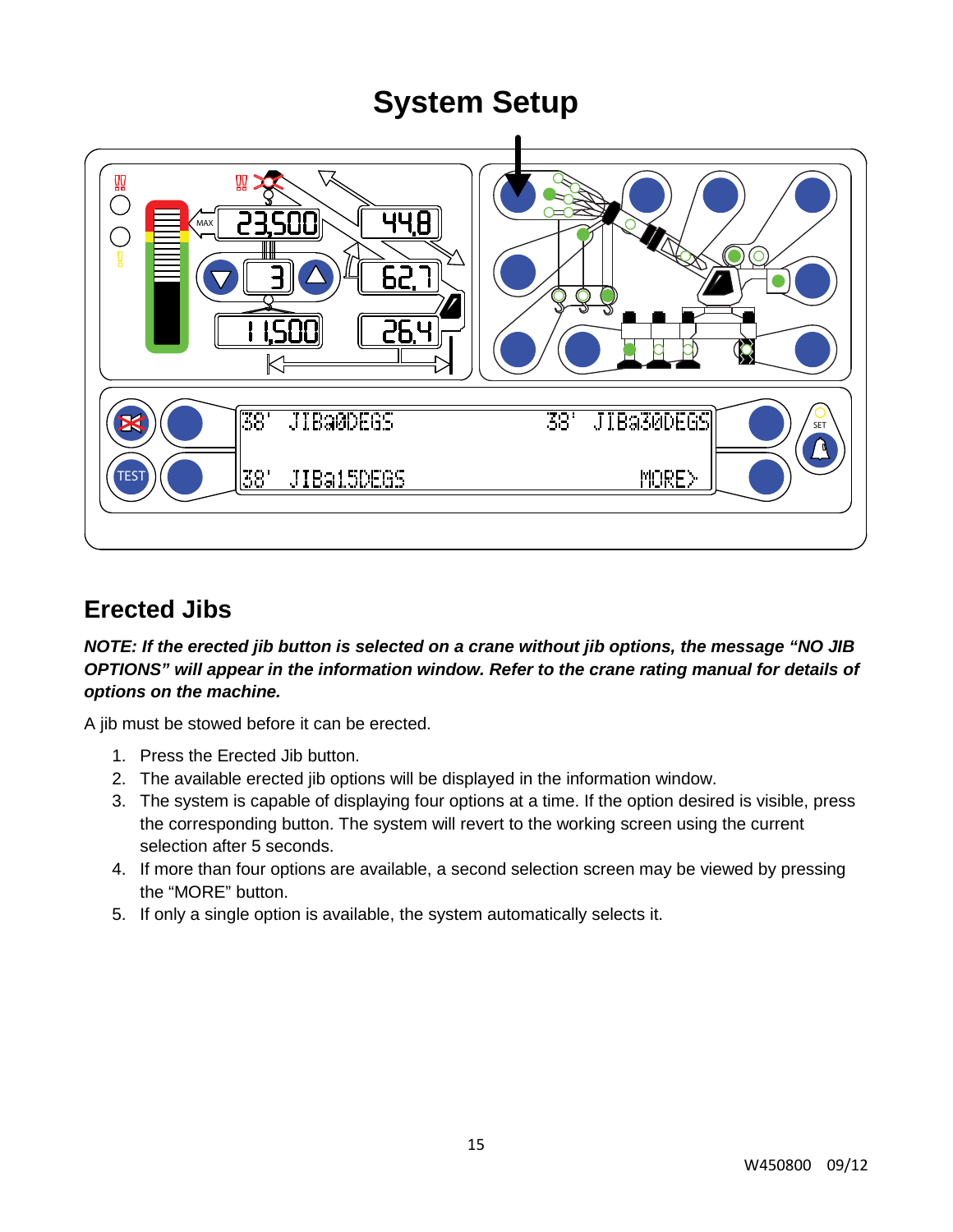

### **Auxiliary Head**

*NOTE: If the auxiliary head button is selected on a crane without an auxiliary head, the message "NO AUXILIARY HEAD OPTIONS" will appear in the information screen.*

To setup the machine with the auxiliary head, press the Auxiliary Head button.

The Auxiliary Head being on or off will be displayed in the information window each time the button is pressed.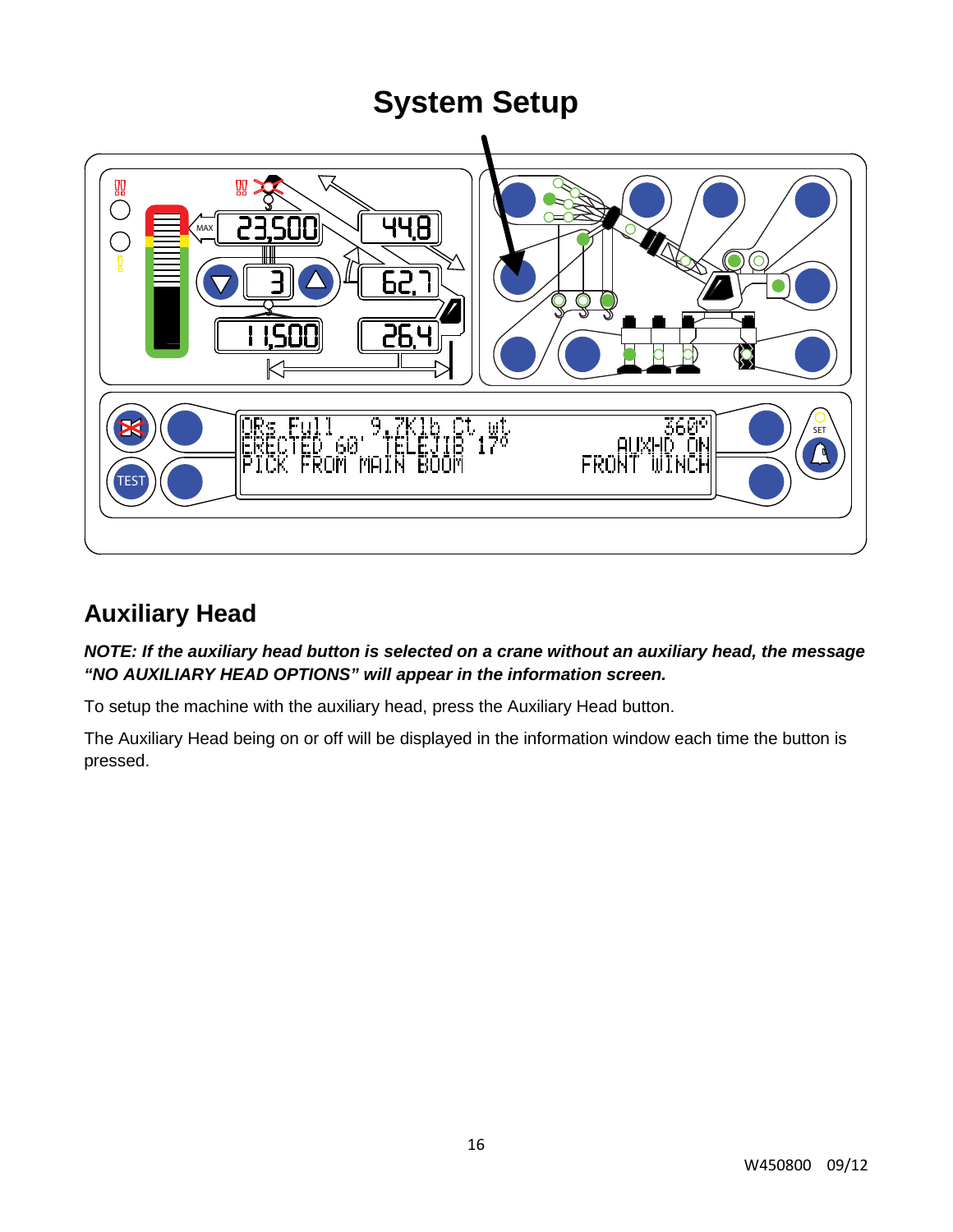

### **Choosing the Winch**

*NOTE: For cranes with two winches, always select the winch to be used before selecting the point of lift and parts of line.*

*NOTE: If the Winch button is pressed on a crane with only one winch, the message "NO OTHER WINCH OPTIONS" will display in the information window.*

- 1. Press the Winch button to choose the winch.
- 2. The system will toggle between the two available winches each time the button is pressed.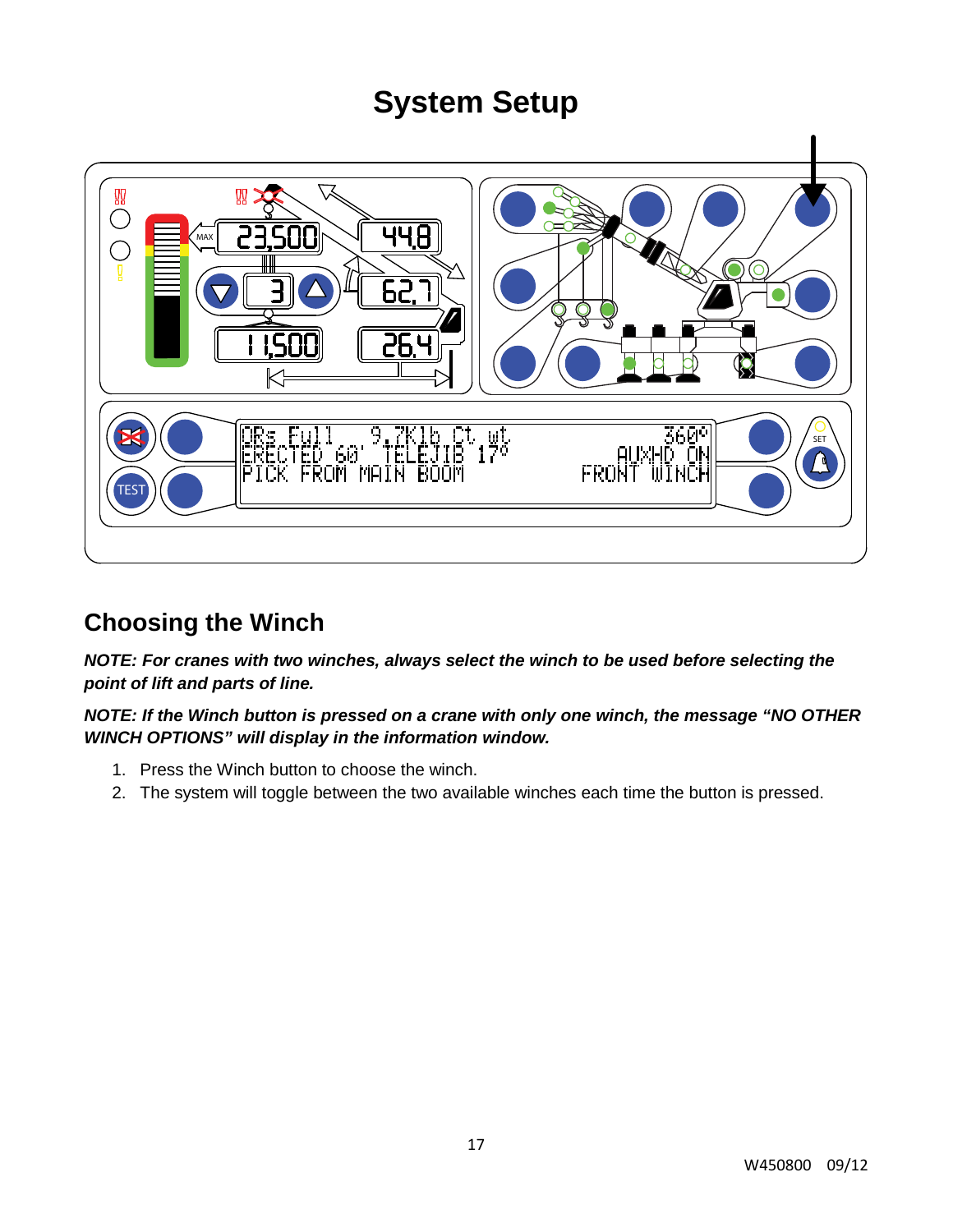

### **Choosing the Point of Lift**

#### *NOTE: Before choosing the point of lift, ensure the correct winch has been selected. Always check the point of lift selection following the winch selection.*

- 1. Press the Point of Lift button to select either the main boom, auxiliary head, or jib.
- 2. The current selection will display in the information window and corresponding LED will begin to flash. If this is the desired selection, no further action is necessary. The system will revert to the working screen after 5 seconds.
- 3. If this is not the correct selection, press the Point of Lift button again to cycle through the available options.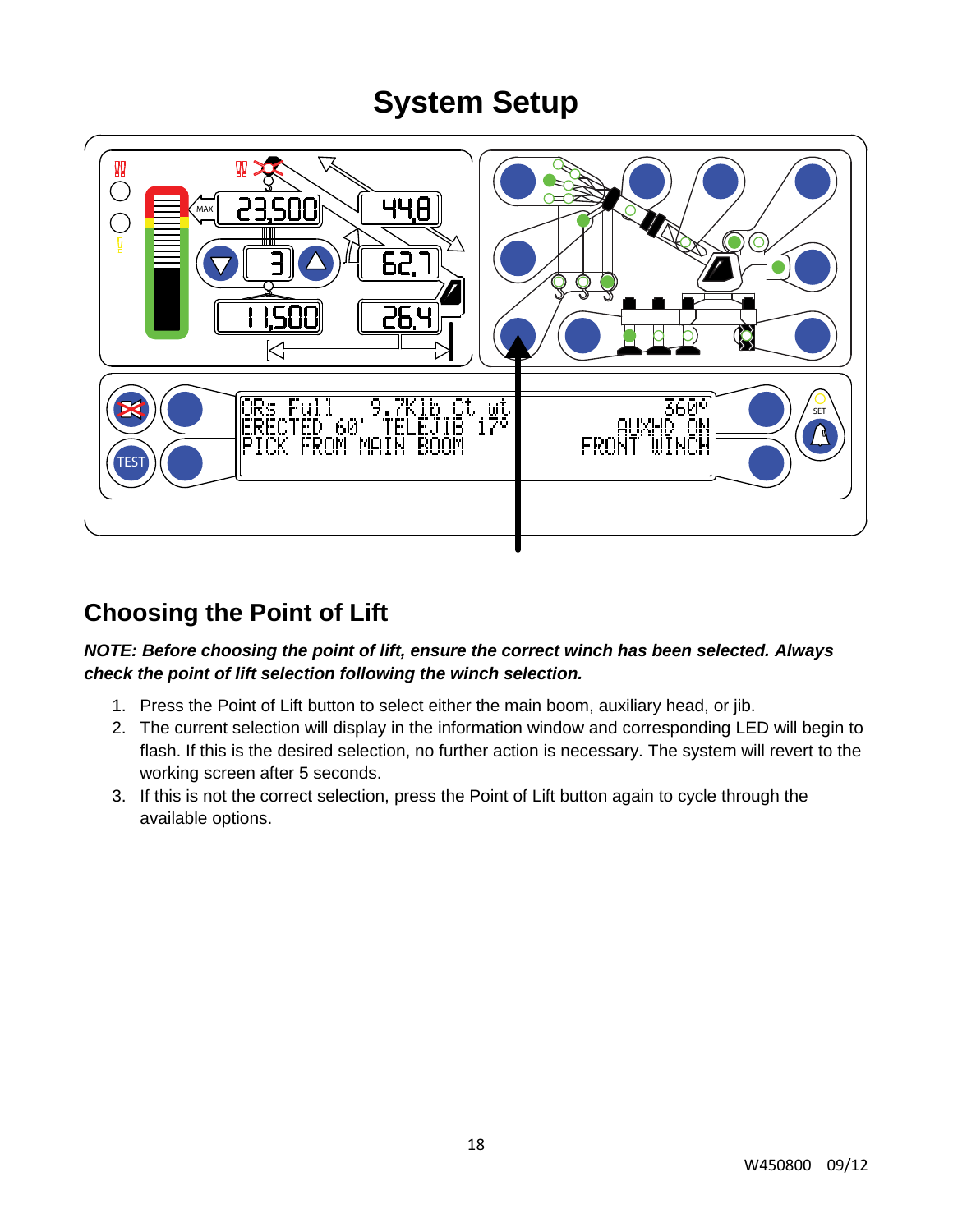

### **Setting the Parts of Line**

#### *NOTE: Always select the parts of line following the selection of the winch and point of lift.*

The number of parts of line will appear in the parts of line display.

- 1. Set the Parts of Line for the currently selected winch by pressing the UP or DOWN arrow as appropriate.
- 2. When another winch is selected, it may be necessary to reset the parts of line for the other winch.
- 3. If the parts of line is changed, it will be necessary to reset the parts of line on the display.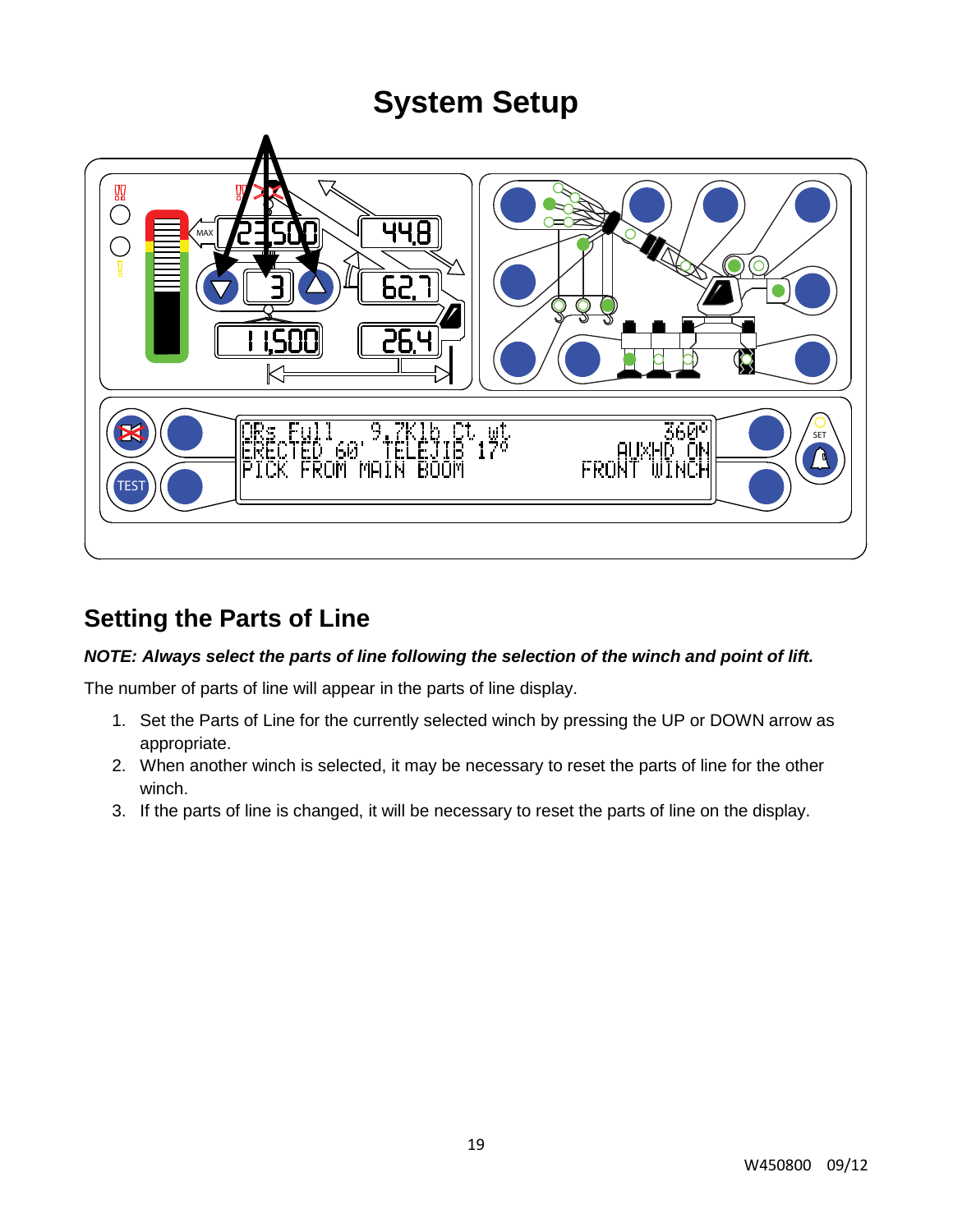

### **System Memory**

The system will save all configuration data previously set. After removing power to the system, and then re-powering, the settings remain intact until reset by the operator.

After the configuration has been set, the operation of the system depends only upon setting which winch is in use. Changing the winch will automatically change the lifting point and the parts of line to the values previously set for the selected winch.

*NOTE: Always check the point of lift and parts of line following the selection of the winch.*

### **!WARNING!**

**THE DISPLAYED LOAD AND CAPACITY ARE BASED UPON THE CURRENT SELECTED POINT OF LIFT. NEITHER THE RCI 510 SYSTEM, NOR THE CRANE CAPACITY CHART ALLOWS FOR LIFTING FROM MORE THAN ONE HOOK AT A TIME.**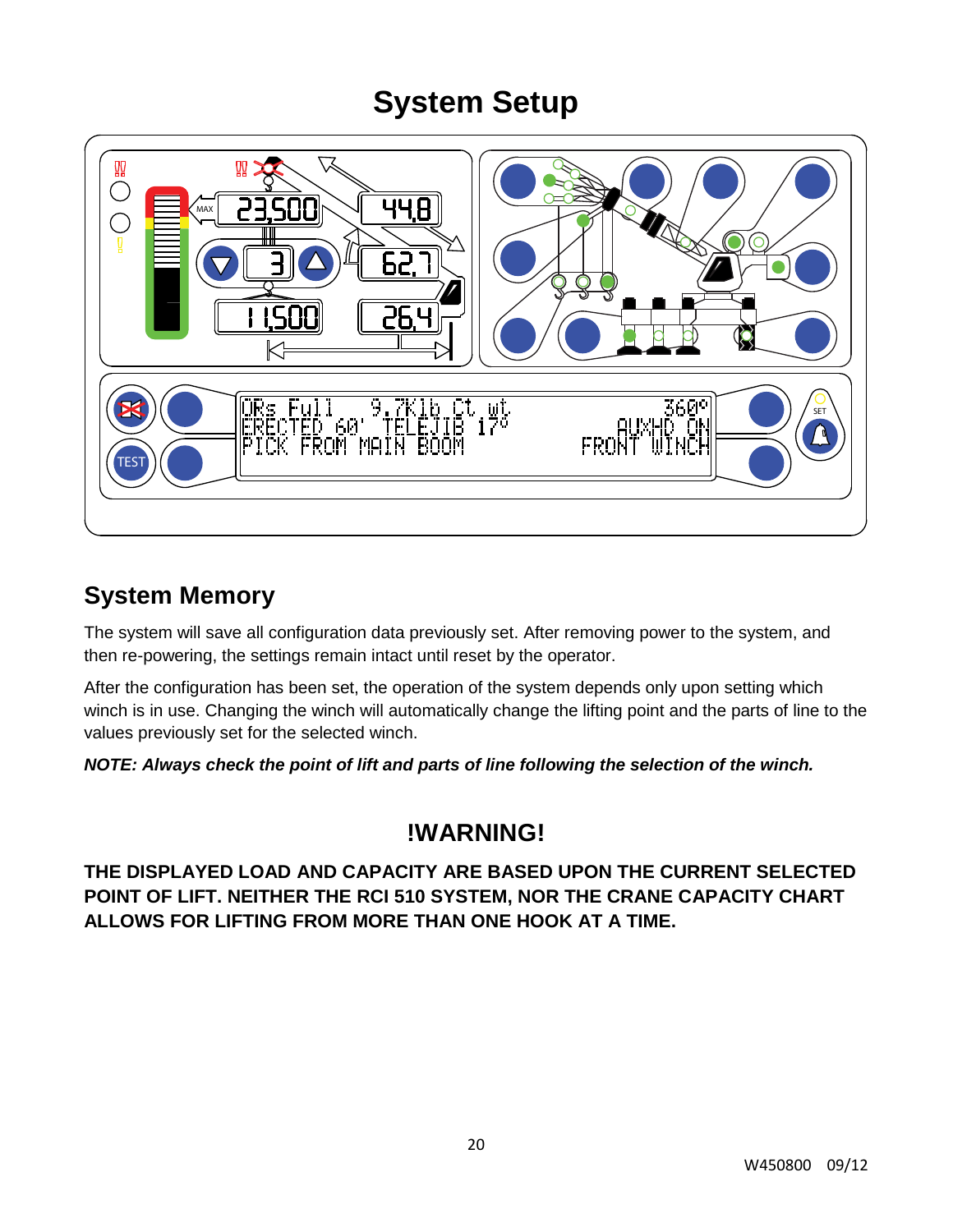## **Cancel Alarm Button**



### **Cancel Alarm Button**

The Cancel Alarm button is used to silence the audible alarm. Pressing this button once will cancel an audible alarm which has occurred as a result of either an:

- Overload
- A2B Alarm
- Operator Programmable Alarm

The audible alarm remains cancelled until the condition that caused the alarm has been removed.

For example, if the alarm sounded because of an overload condition, it will remain cancelled until the overload condition has been removed. If another alarm condition that normally causes an alarm to sound, such as an ATB, occurs while the alarm is cancelled or if the previous condition (overload) is removed and then reoccurs, the new alarm condition will cause the alarm to sound again.

The Cancel Alarm button is also used to reset the function kick-out relay when it is necessary to bypass the function kickout.

Examples of when it may be necessary to override a function kickout condition are: If the boom hoist cylinder is fully extended the pressure in it will rise. This will be seen by the system as an overload, and will not allow the operator to boom down. Using the bypass is necessary in this situation, in order to move away from the fully extended boom hoist cylinder position.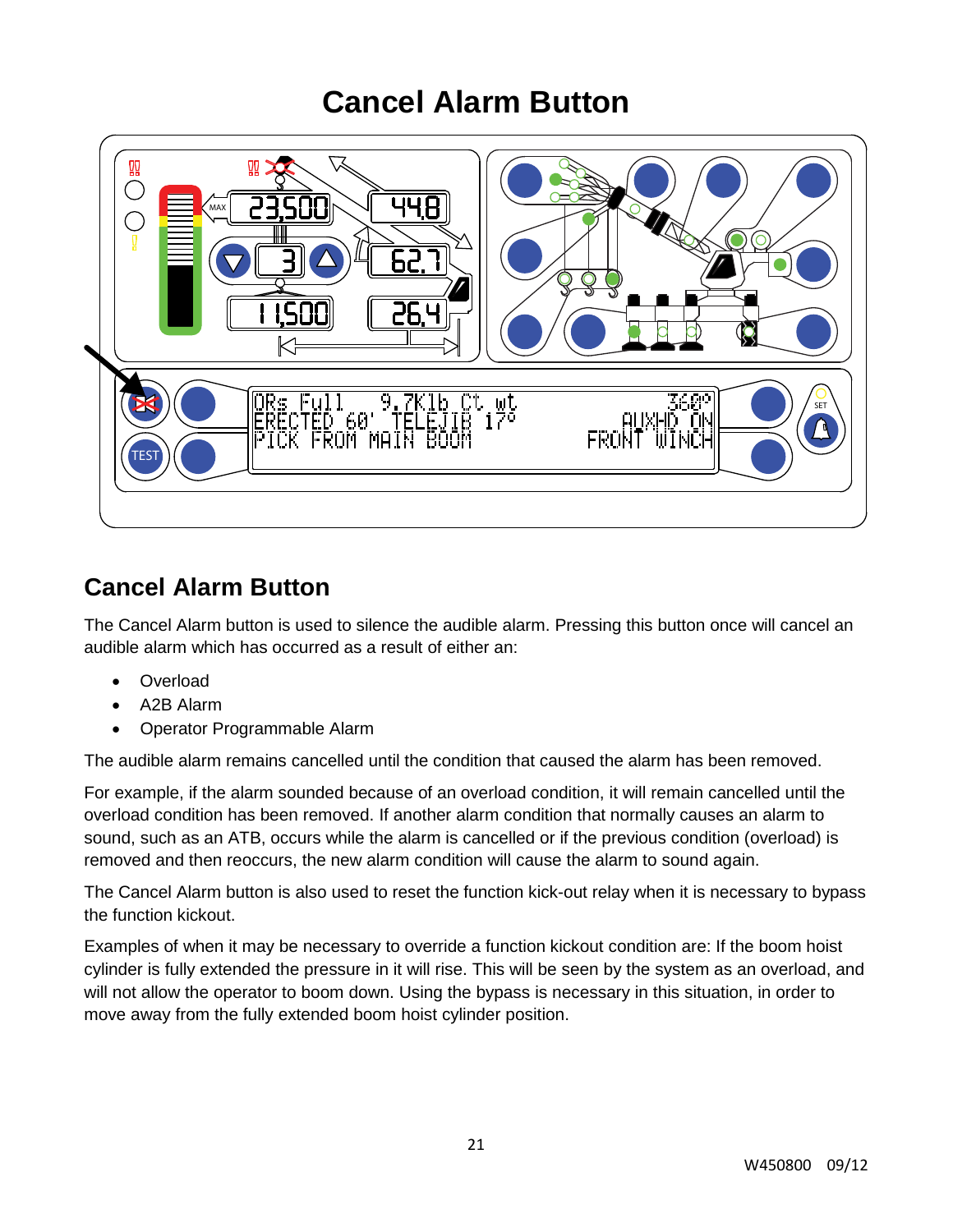## **Cancel Alarm Button**



### **Reset Function Kickout**

When rigging the machine, it is often necessary to put the boom in a position which could cause a function kickout. Using the bypass is necessary in this situation. The operator can also place the crane in Rigging/Travel mode, where all function kickouts are overridden except the Anti-Two-Block.

Pressing and holding the Cancel Alarm button, for approximately five seconds resets the relay. At this time, a second beep is heard confirming the bypass. When the condition which caused the alarm is no longer present, the function disconnect relay will reset to the normal condition. Should a different alarm condition occur while the relay is over-ridden, the new alarm condition will cause the controls to disconnect again.

### **!WARNING!**

**WHEN THE FUNCTION DISCONNECT RELAY IS RESET BY MEANS OF THE CANCEL ALARM BUTTON, THERE IS NO LONGER PROTECTION AGAINST THE CONDITION THAT CAUSED THE FUNCTION KICKOUT.**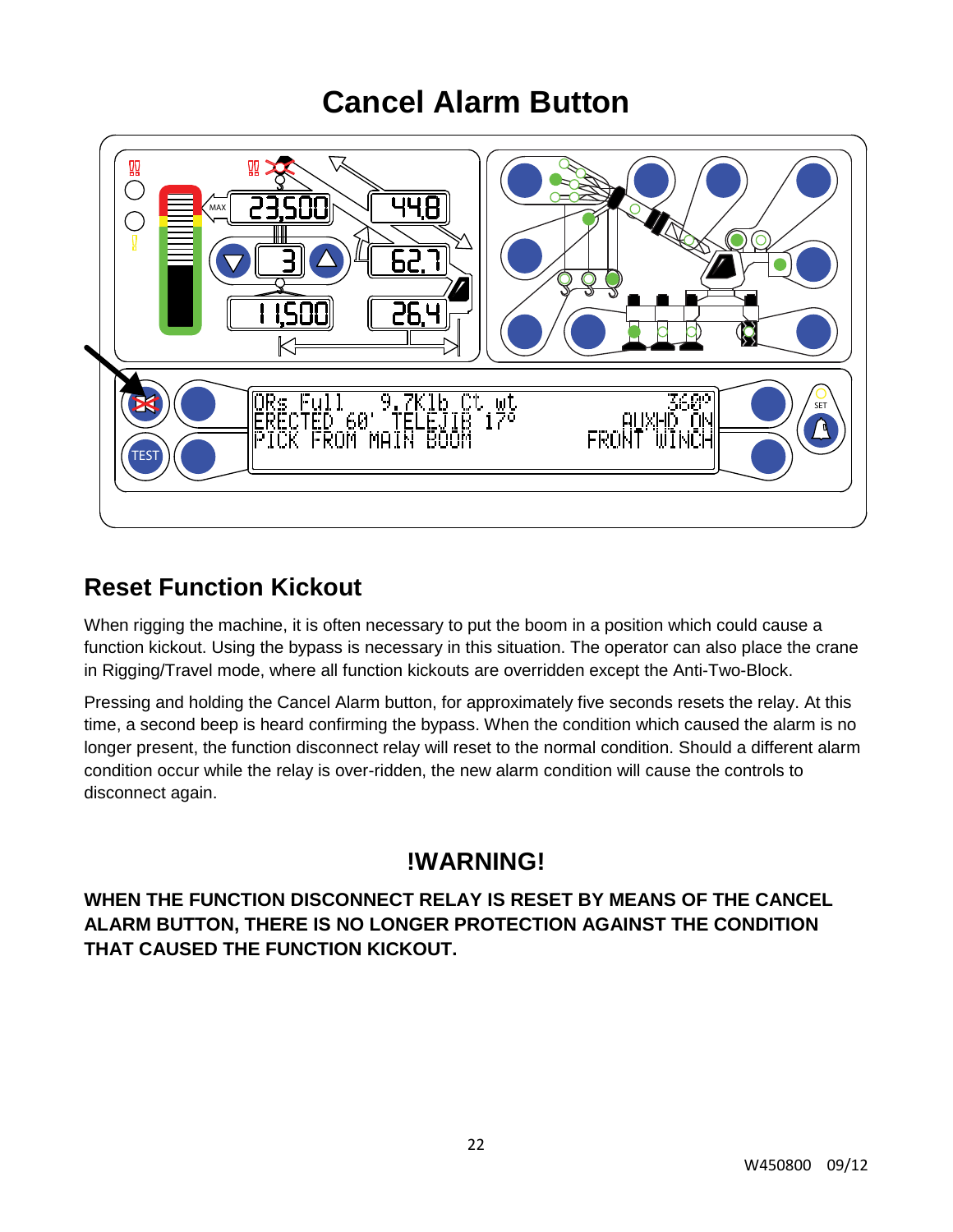

### **Accessing the Operator Alarms**

Press the Operator Alarm button to access the Operator Alarms main working screen. The information window will display the current status of the operator alarms.

There are four operator alarms available corresponding to each of the four buttons next to the information window:

- Minimum Boom Angle
- Maximum Boom Angle
- Maximum Boom Length
- Maximum Tip Height

Each button operates as a toggle switch. If the alarm to be set is OFF, pressing the button will turn the alarm ON. If the alarm to be set is ON, pressing the button will turn the alarm OFF.

When the operator alarms are set, the Operator Alarm button will illuminate.

Press the Operator Alarm button twice to return to the main working screen.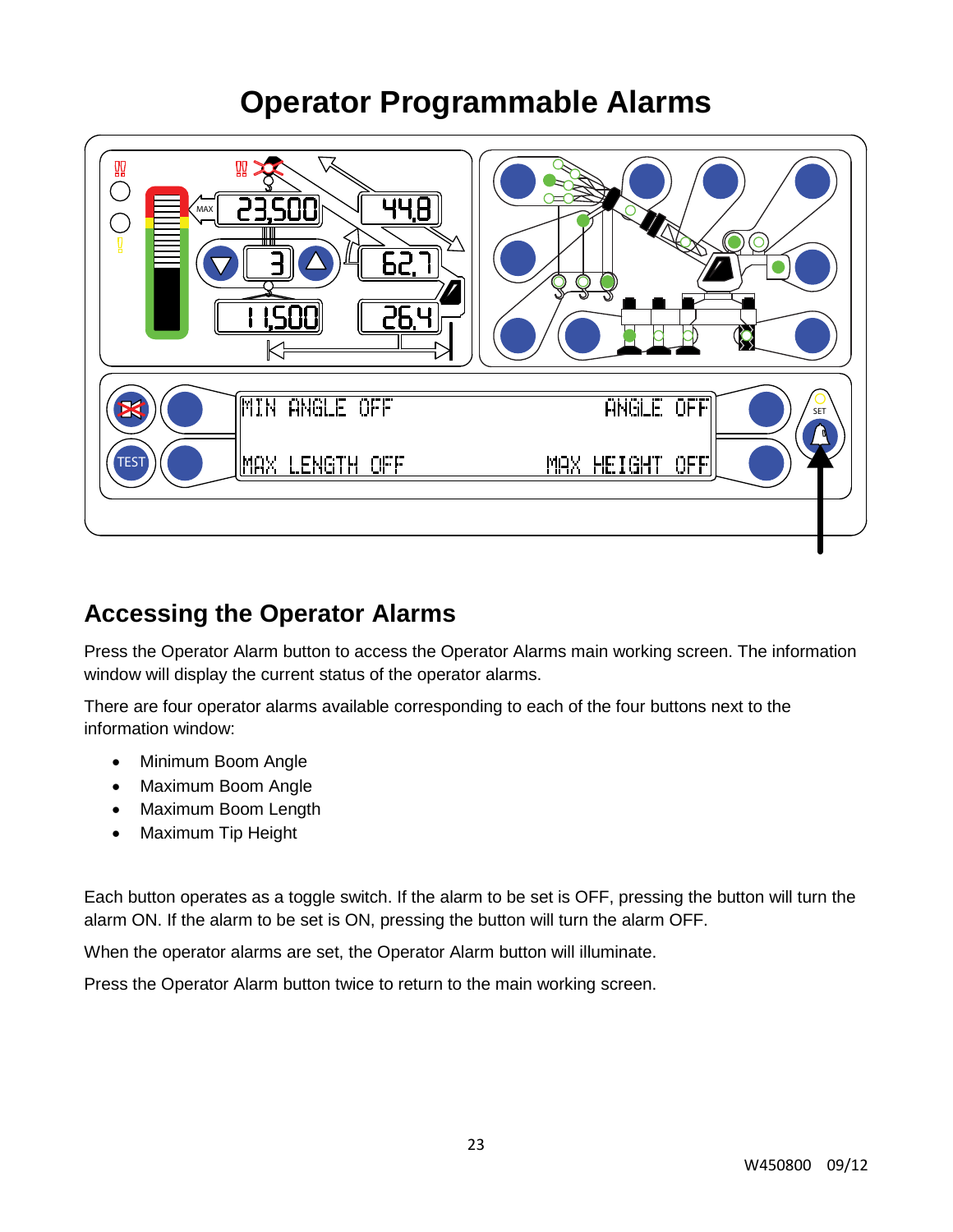

### **Setting the Minimum Boom Angle Alarm**

- 1. Move the boom to the desired minimum angle, in this example, 32°.
- 2. Press the Operator Alarm button to access the operator alarm screen.
- 3. Press the "MIN ANGLE OFF" button to set the alarm to the current boom angle.
- 4. The red warning light will flash and the audible alarm will sound if the boom is lowered below 32°.
- 5. Press the "MIN ANGLE" button again to cancel the Minimum Boom Angle alarm.

### **Setting the Maximum Boom Angle Alarm**

- 1. Move the boom to the desired maximum angle, in this example, 67.8°.
- 2. Press the Operator Alarm button to access the operator alarm screen.
- 3. Press the "MAX ANGLE OFF" button to set the alarm to the current boom angle.
- 4. The red warning light will flash and the audible alarm will sound if the boom is lowered below 32°.
- 5. Press the "MAX ANGLE" button again to cancel the Maximum Boom Angle alarm.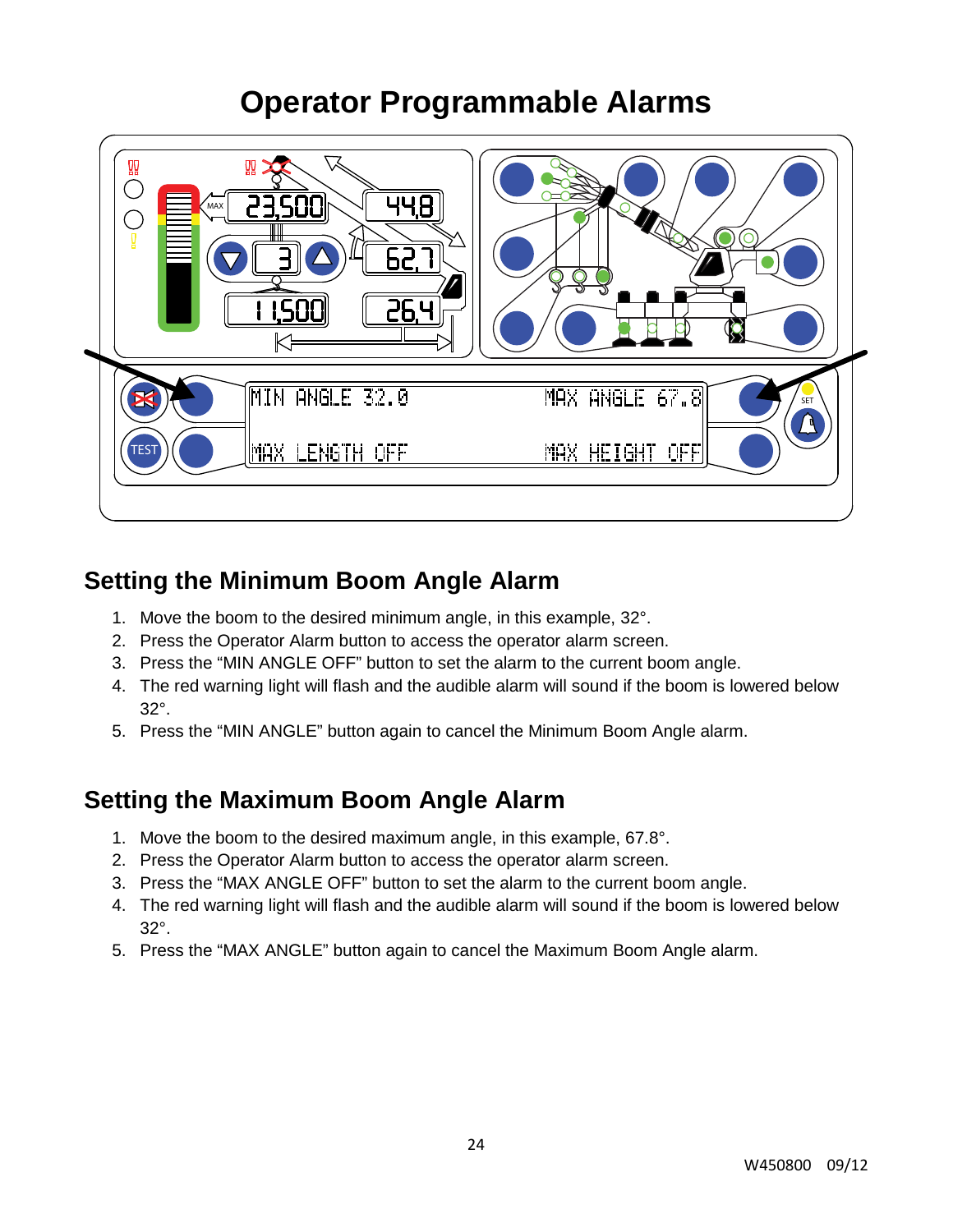

### **Setting the Maximum Boom Length Alarm**

- 1. Extend the boom to the desired maximum length, in this example, 78ft.
- 2. Press the Operator Alarm button to access the Operator Alarm screen.
- 3. Press the "MAX LENGTH OFF" button to set the alarm to the current boom length.
- 4. The red warning light will flash and the audible alarm will sound whenever the boom length exceeds 78ft.
- 5. Press the "MAX LENGTH" button again to cancel the Maximum Boom Length alarm.

### **Setting the Maximum Tip Height Alarm**

- 1. Move the boom to the desired maximum tip height, in this example, 99ft.
- 2. Press the Operator Alarm button to access the Operator Alarm screen.
- 3. Press the "MAX HEIGHT OFF" button to set the alarm to the current tip height.
- 4. The red warning light will flash and the audible alarm will sound whenever the tip height exceeds 99ft.
- 5. Press the "MAX HEIGHT" button again to cancel the Maximum Tip Height alarm.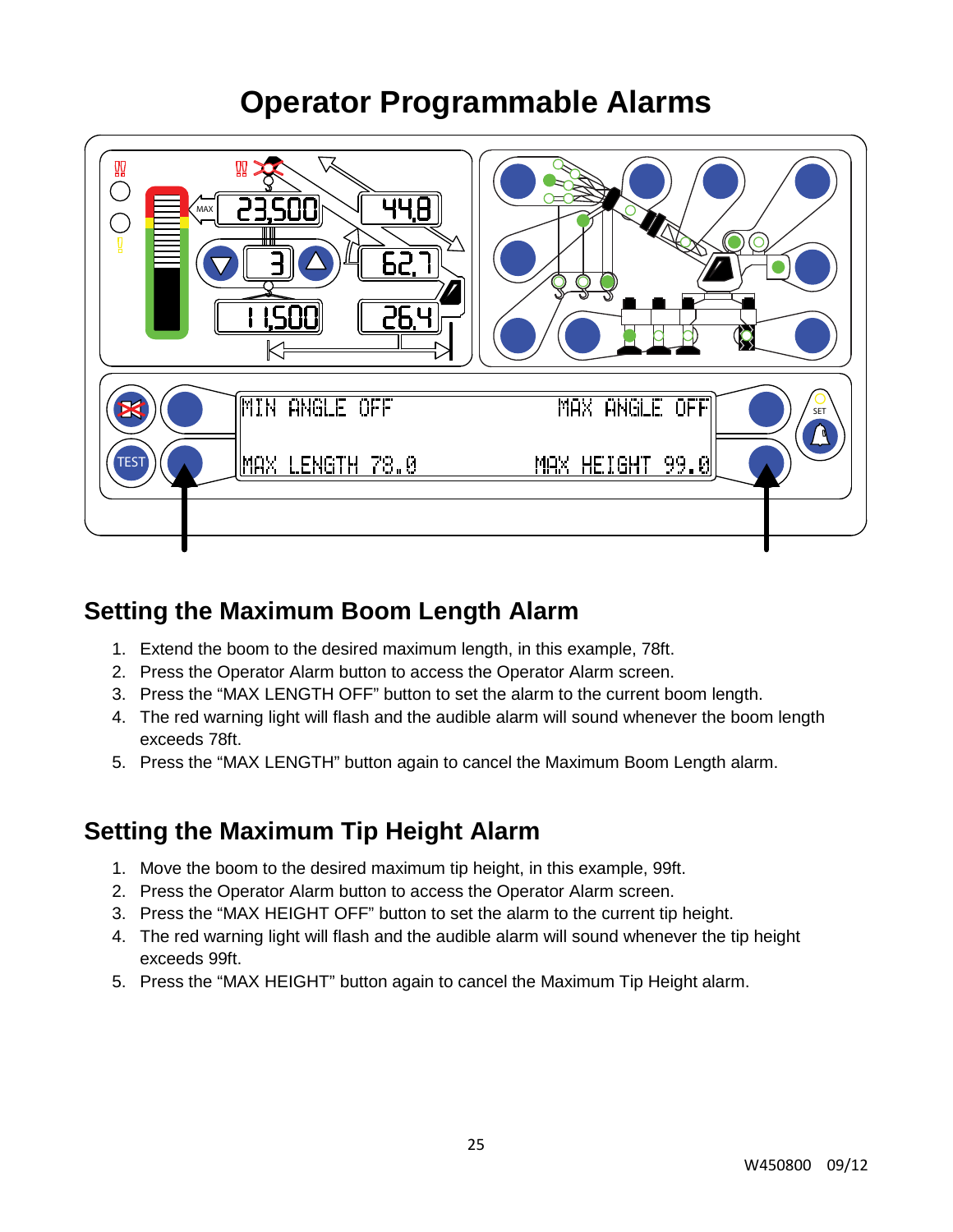

### **Accessing the Swing and Work Area Alarms**

- 1. From the main working screen, press the Operator Alarm button twice.
- 2. The information window will display the current status of the swing and work area alarms (Left Point and Right Point).
- 3. Each button operates as a toggle switch. If the alarm to be set is OFF, pressing the button will turn the alarm ON. If the alarm to be set is ON, pressing the button will turn the alarm OFF.
- 4. When the Swing or Work Area alarms are set, the Operator Alarm button will illuminate.
- 5. Press the Operator Alarm button to return to the main working screen.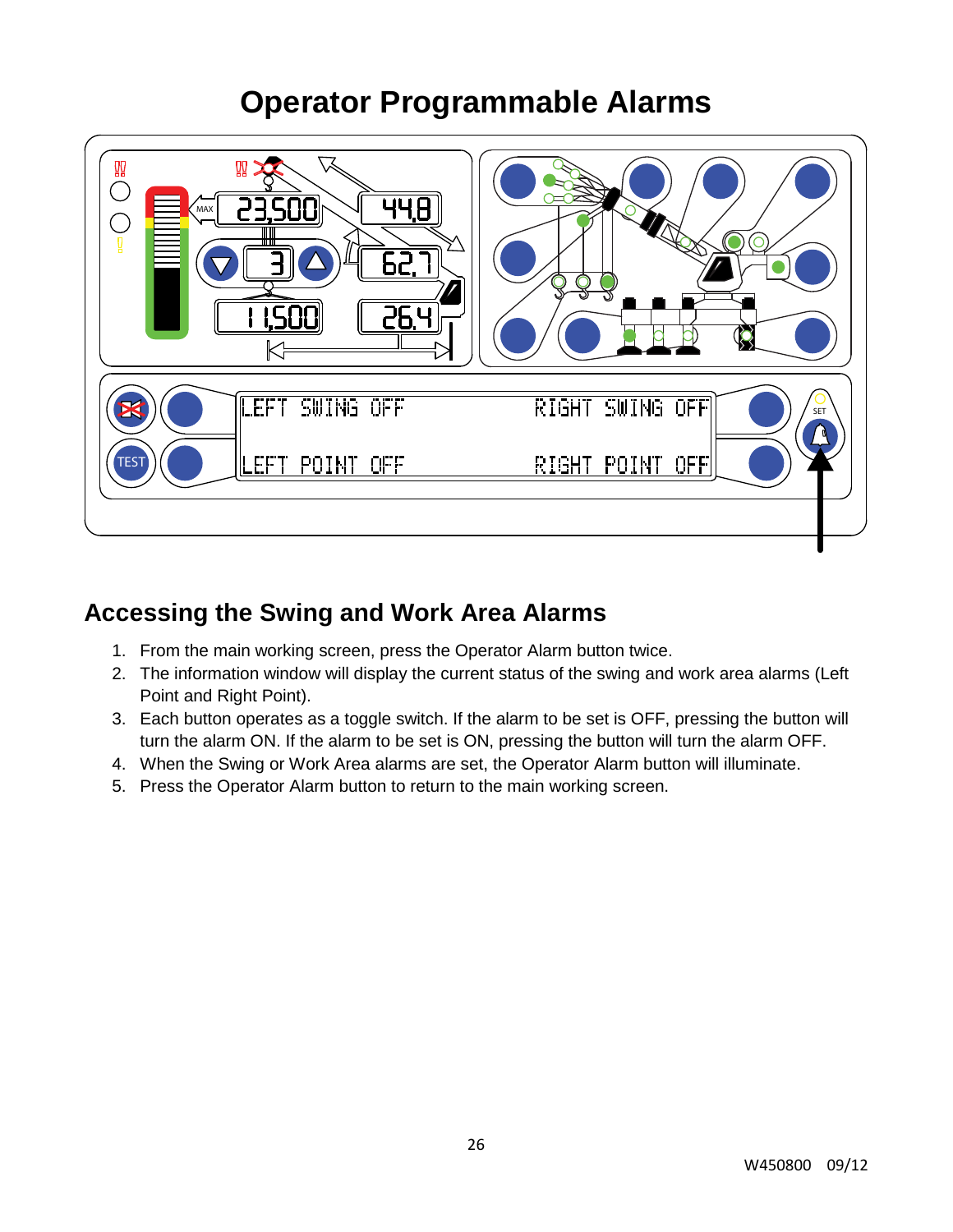### **Swing Alarms Illustrated**

These alarms permit the operator to define a working arc and an exclusion zone by two set points. The following diagram illustrates the working arc and exclusion zone.

A left swing alarm is activated when swinging to the left. **Working Arc** Left Swing A right swing alarm is activated when swinging to the right. **Exclusion Zone** In this example the working arc is the smaller piece of the pie.

A left swing alarm is activated when swinging to the left.

A right swing alarm is activated when swinging to the right

In this example the working arc is the larger piece of the pie.

#### **WARNING!**

**THE OPERATOR DEFINED SWING ALARM IS A WARNING DEVICE. ALL FUNCTIONS REMAIN OPERATIONAL WHEN ENTERING THE OPERATOR DEFINED EXCLUSION ZONE. IT IS THE RESPONSIBILITY OF THE OPERATOR TO SET SWING ALARMS THAT ENSURE THE CRANES BOOM, ATTACHMENT, LOAD, RIGGING, ETC. MAINTAIN A SAFE WORKING DISTANCE FROM THE OBSTACLE. AVOID POSITIONING THE BOOM, ATTACHMENT, LOAD, RIGGING ETC. IN THE EXCLUSION ZONE WHEN MOVING TO THE LEFT AND RIGHT SWING POINTS. WHEN SELECTING LEFT AND RIGHT SWING POINTS ENSURE THE LOAD WILL MAINTAIN A SAFE DISTANCE FROM THE OBSTACLE. RESET THE SWING ALARMS IF THE CRANE OR OBSTACLE IS MOVED OR IF A DIFFERENT SIZE LOAD IS LIFTED**.



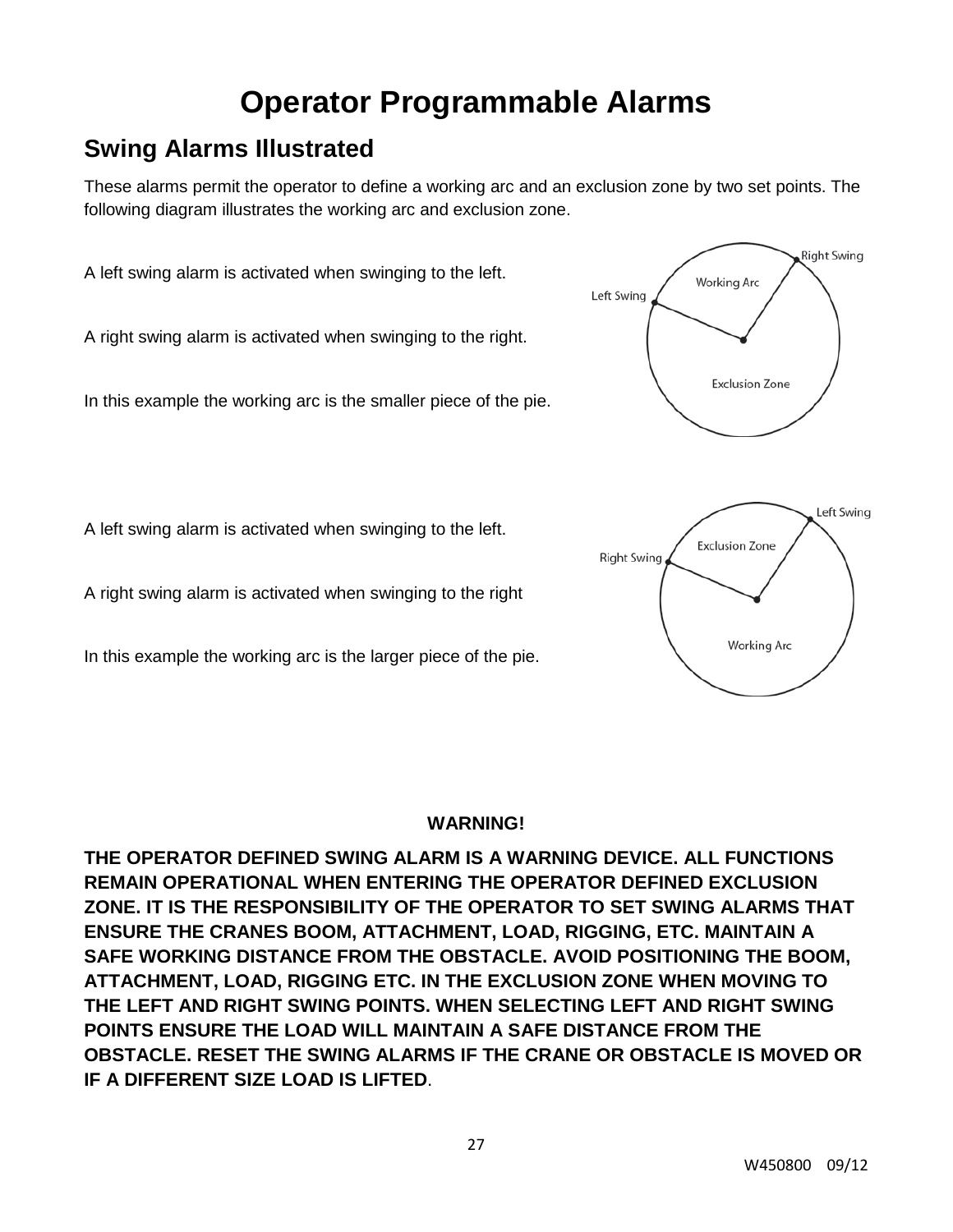

*NOTE: The Left and Right Swing Alarms must be set for the alarm to operate correctly. The red warning light will flash and the audible alarm will sound if both alarms are not set.*

### **Setting the Swing Alarms**

- 1. Swing the boom to the desired left swing limit, in this example, 325°.
- 2. Press the Operator Alarm button twice to access the swing alarm screen.
- 3. Press the "LEFT SWING OFF" button to set the alarm at the current swing limit. This display will read "LEFT SWING 320°".
- 4. Swing the boom to the desired right swing limit, in this example, 20°.
- 5. Press the "RIGHT SWING OFF" button to set the alarm at the current swing limit. The display will read "RIGHT SWING 20°".
- 6. The red warning light will flash and the audible alarm will sound whenever the boom swings past the preset limits.

Press the "LEFT SWING" and "RIGHT SWING" buttons again to cancel the alarms.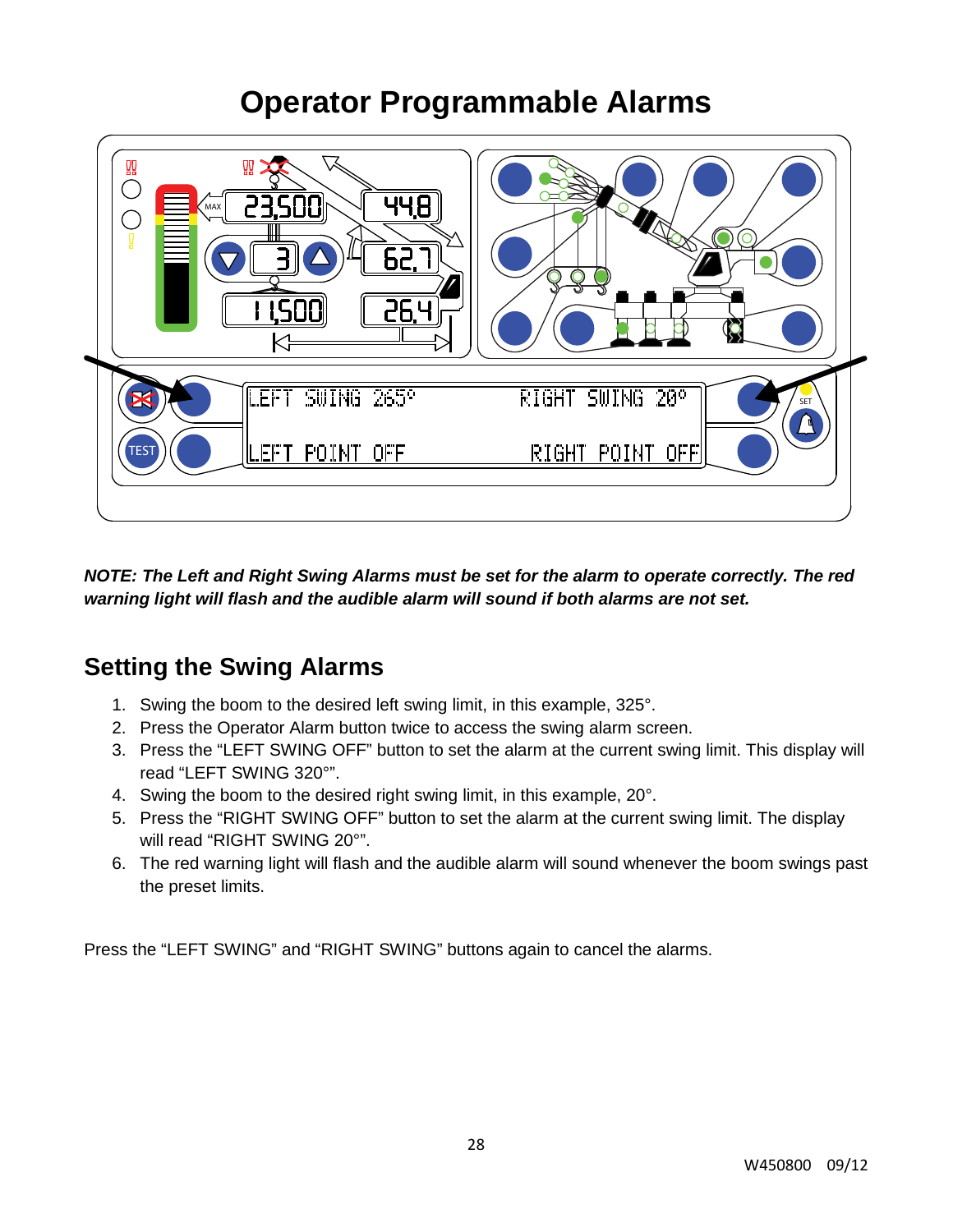### **Work Area Alarm**

This alarm permits the operator to define an operating zone by only two set points. The use of this method results in a more defined operating zone. The following diagram illustrates the operating zone and the exclusion zone.

The set points are calculated using the tip of the boom. This means the set point is determined by the swing of the boom and the distance from the centerline of rotation to the tip of the boom.



The work area alarm defines an imaginary vertical plane between two set points. When the plane is passed the red warning indicator will be displayed, the alarm will sound, and the message "!! EXCLUSION ZONE !!" will display at the bottom of the information window.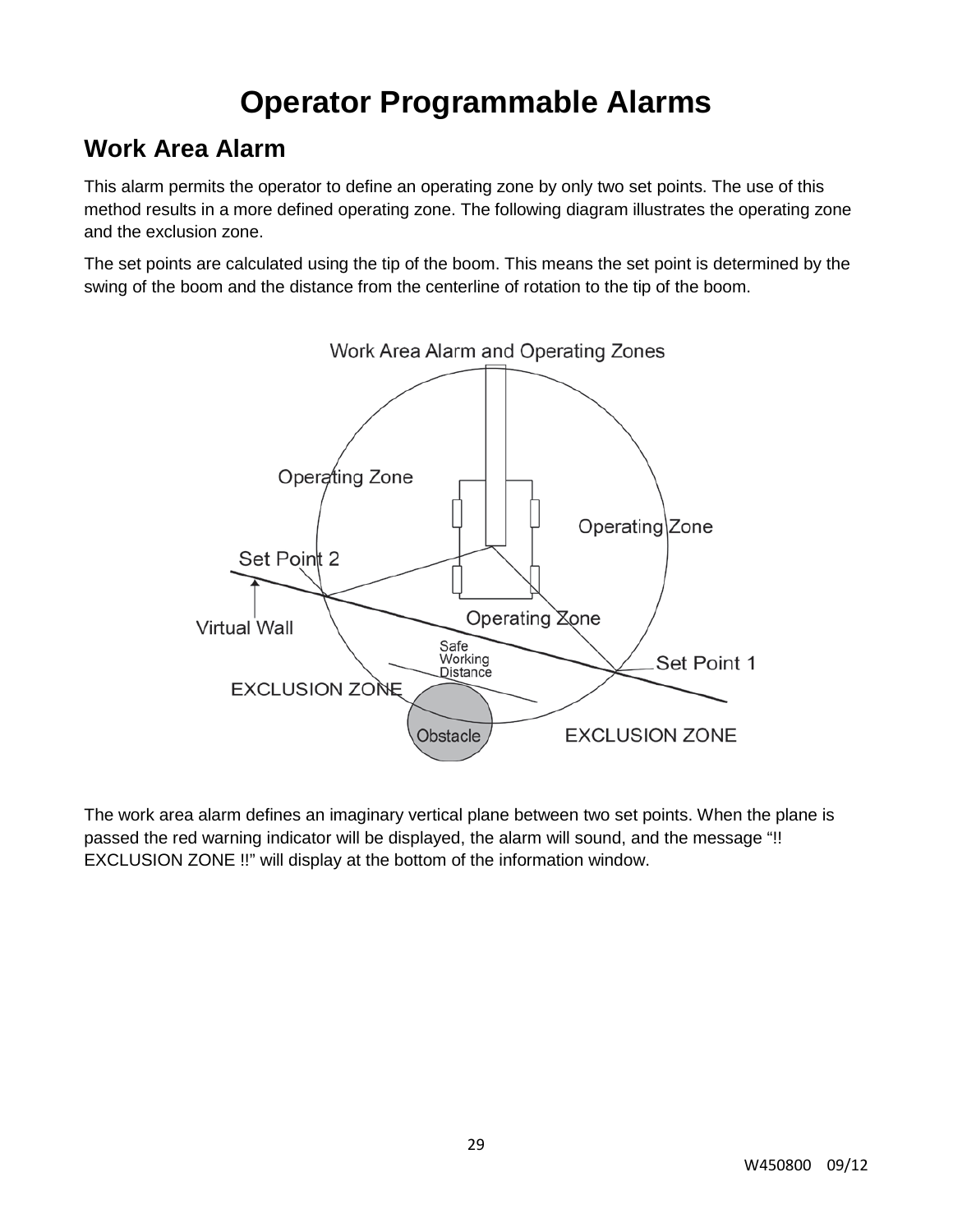

*NOTE: The Left and Right Points must be set for the alarm to operator correctly. The red warning light will flash and the alarm will sound whenever only one of the left/right points is set.*

### **Setting the Work Area Alarm**

- 1. Press the Operator Alarm button twice to access the Work Area alarm screen.
- 2. Move the boom, attachment, load, rigging to the desired Left Point.
- 3. Press the "LEFT POINT OFF" button to set the alarm at the current location. The display will now read "LEFT POINT SET".
- 4. Move the boom, attachment, load, rigging to the desired Right Point.
- 5. Press the "RIGHT POINT OFF" button to set the alarm at the current location. The display will now read "RIGHT POINT SET".
- 6. The red warning light will flash and the alarm will sound whenever the boom tip moves into the exclusion zone.
- 7. Pressing the "LEFT POINT" and "RIGHT POINT" buttons again will cancel the alarm.